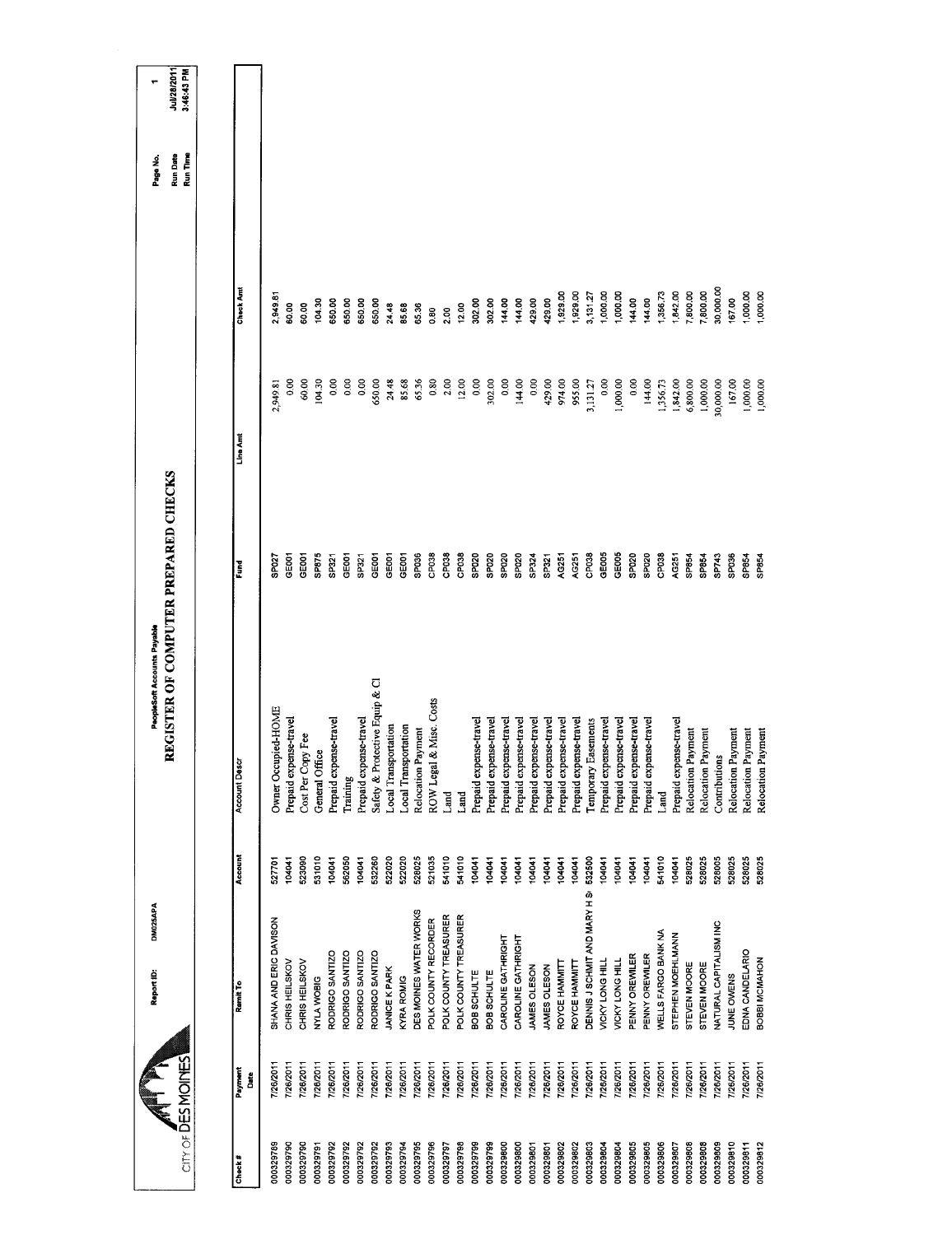| City of DES MOINES |                           | DM025APA<br>Report ID:     |         | <b>REGISTER OF COMPUTER PREPARED CHECKS</b><br>PeopleSoft Accounts Payable |                   |              | Run Time<br>Run Date<br>Page No. | Jul/28/2011<br>3:46:43 PM<br>$\ddot{\phantom{0}}$ |
|--------------------|---------------------------|----------------------------|---------|----------------------------------------------------------------------------|-------------------|--------------|----------------------------------|---------------------------------------------------|
|                    |                           |                            |         |                                                                            |                   |              |                                  |                                                   |
| Payment<br>Check # | Date                      | Remit To                   | Account | Account Descr                                                              | Euro              | Line Amt     | Check Amt                        |                                                   |
| 000329813          | 7/26/2011                 | BOBBI MCMAHON              | 528025  | Relocation Payment                                                         | SP854             | 5,080.00     | 5,080.00                         |                                                   |
| 000329814          | 7/26/2011                 | MICHAEL PALMER             | 528025  | Relocation Payment                                                         | SP854             | 2,520.00     | 2,520.00                         |                                                   |
| 000329815          | 7/26/2011                 | MICHAEL PALMER             | 528025  | Relocation Payment                                                         | SP854             | 5,994.00     | 5,994.00                         |                                                   |
| 000329816          | 7/26/2011                 | MIDAMERICAN ENERGY         | 542010  | <b>Buildings</b>                                                           | CP041             | 22,068.10    | 22,068.10                        |                                                   |
| 000329817          | 7/26/2011                 | OWA SECRETARY OF STATE     | 527500  | Permits<br>Licenses And                                                    | GE001             | 30.00        | 30.00                            |                                                   |
| 000329818          | 128/2011                  | LEGAL COURIERS OF IOWA     | 529430  | Legal Expenses Reimbursable By                                             | <b>GEOO1</b>      | 60.00        | 60.00                            |                                                   |
| 000329819          | 7/26/2011                 | CITY OF WEST DES MOINES    | 521100  | Grant Pass-Through                                                         | <b>SP751</b>      | 4,325.00     | 4,325.00                         |                                                   |
| 000329820          | 7/26/2011                 | NEIGHBORHOOD FINANCE CORPI | 521020  | Consultants And Professional S                                             | CP051             | 1,071,020.00 | 1,071,020.00                     |                                                   |
| 000329821          | 778/2011                  | RIEMAN MUSIC               | 532170  | Minor Equipment And Hand Tools                                             | SP324             | 348.99       | 348.99                           |                                                   |
| 000329822          | <b>IACMA</b><br>7/26/2011 |                            | 527520  | Dues And Membership                                                        | GE001             | 115.00       | 115.00                           |                                                   |
| 000329823          | SAMANN LC<br>7/26/2011    |                            | 529390  | Customer Reimburse-Sewers                                                  | EN101             | 1,000.00     | 1,000.00                         |                                                   |
| 000329824          | 7/26/2011                 | CAROL JOHNSON              | 529390  | Customer Reimburse-Sewers                                                  | EN101             | 1,000.00     | 1,000.00                         |                                                   |
| 000329825          | 7/26/2011                 | <b>JASON CONNOLLY</b>      | 529390  | Customer Reimburse-Sewers                                                  | EN101             | 980,00       | 980.00                           |                                                   |
| 000329826          | 7/26/2011                 | 6TH AVENUE CORRIDOR INC    | 528190  | Economic Development Grants                                                | SP743             | 15,743.68    | 15,743.68                        |                                                   |
| 000329827          | 7/26/2011                 | NEW HAVEN CORP             | 529390  | Customer Reimburse-Sewers                                                  | EN101             | 1,000.00     | 2,000.00                         |                                                   |
| 000329827          | 7/26/2011                 | NEW HAVEN CORP             | 529390  | Customer Reimburse-Sewers                                                  | EN101             | 1,000.00     | 2,000.00                         |                                                   |
| 000329828          | 126/2011                  | CORNERSTONE GOVERNMENT A   | 521020  | Consultants And Professional S                                             | SP760             | 3,000.00     | 3,000.00                         |                                                   |
| 000329829          | 7/26/2011                 | FLORENCIO ESTRADA          | 529390  | Customer Reimburse-Sewers                                                  | EN101             | 1,000.00     | 1,000,00                         |                                                   |
| 000329830          | 7/26/2011                 | KARA MURDOCK               | 529390  | Customer Reimburse-Sewers                                                  | EN101             | 1,000.00     | 1,000.00                         |                                                   |
| 000329831          | 7/26/2011                 | DAVID BAKER                | 529390  | Customer Reimburse-Sewers                                                  | EN101             | 1,000.00     | 1,000.00                         |                                                   |
| 000329832          | 7/26/2011                 | ANDREW BEST                | 529390  | Customer Reimburse-Sewers                                                  | EN101             | 1,000.00     | 1,000.00                         |                                                   |
| 000329833          | 7/26/2011                 | STEVE BIXLER               | 529390  | Customer Reimburse-Sewers                                                  | EN101             | 1,000.00     | 1,000.00                         |                                                   |
| 000329834          | 7/26/2011                 | CAROL BRITTAIN             | 529390  | Customer Reimburse-Sewers                                                  | EN <sub>101</sub> | 000.00       | 1,000,00                         |                                                   |
| 000329835          | 7/26/2011                 | GUY AND LINDA GRIMES       | 529390  | Customer Reimburse-Sewers                                                  | EN101             | 1,000.00     | 1,000.00                         |                                                   |
| 000329836          | 7/26/2011                 | SHERRY GROTHER             | 529390  | Customer Reimburse-Sewers                                                  | EN101             | 1,000.00     | 1,000.00                         |                                                   |
| 000329837          | 7/26/2011                 | TERESA JONES               | 529390  | Customer Reimburse-Sewers                                                  | EN101             | 00,000,1     | 1,000.00                         |                                                   |
| 000329838          | 7/26/2011                 | DONNA LEFFLER              | 529390  | Customer Reimburse-Sewers                                                  | EN101             | 00.000,      | 1,000.00                         |                                                   |
| 000329839          | 7/26/2011                 | CAROLYN MATEAL LOVAAS      | 529390  | Customer Reimburse-Sewers                                                  | EN101             | 1,000.00     | 1,000.00                         |                                                   |
| 000329840          | 7/26/2011                 | EARL MENNING               | 529390  | Customer Reimburse-Sewers                                                  | EN101             | 00.000,1     | 1,000.00                         |                                                   |
| 000329841          | 7/26/2011                 | DARCY METTLER              | 529390  | Customer Reimburse-Sewers                                                  | EN101             | 1,000.00     | 1,000.00                         |                                                   |
| 000329842          | 7/26/2011                 | <b>ANTHONY SINCLAIR</b>    | 529390  | Customer Reimburse-Sewers                                                  | EN <sub>101</sub> | ,000,00      | 1,000.00                         |                                                   |
| 000329843          | 7/26/2011                 | CORLISS SMALLEY            | 529390  | Customer Reimburse-Sewers                                                  | EN <sub>101</sub> | ,000.00      | 1,000.00                         |                                                   |
| 000329844          | 7/28/2011                 | DONNA J HESSELTINE         | 532500  | Temporary Easements                                                        | CP <sub>038</sub> | 1,098.00     | 1,098.00                         |                                                   |
| 000329845          | 7/26/2011                 | LESTER AND LORRAINE BEACHY | 529390  | Customer Reimburse-Sewers                                                  | EN101             | 000001       | 1,000.00                         |                                                   |
| 000329846          | 7/26/2011                 | TENA GASKILL               | 529390  | Customer Reimburse-Sewers                                                  | <b>INTO</b>       | 1,000.00     | 1,000.00                         |                                                   |
|                    |                           |                            |         |                                                                            |                   |              |                                  |                                                   |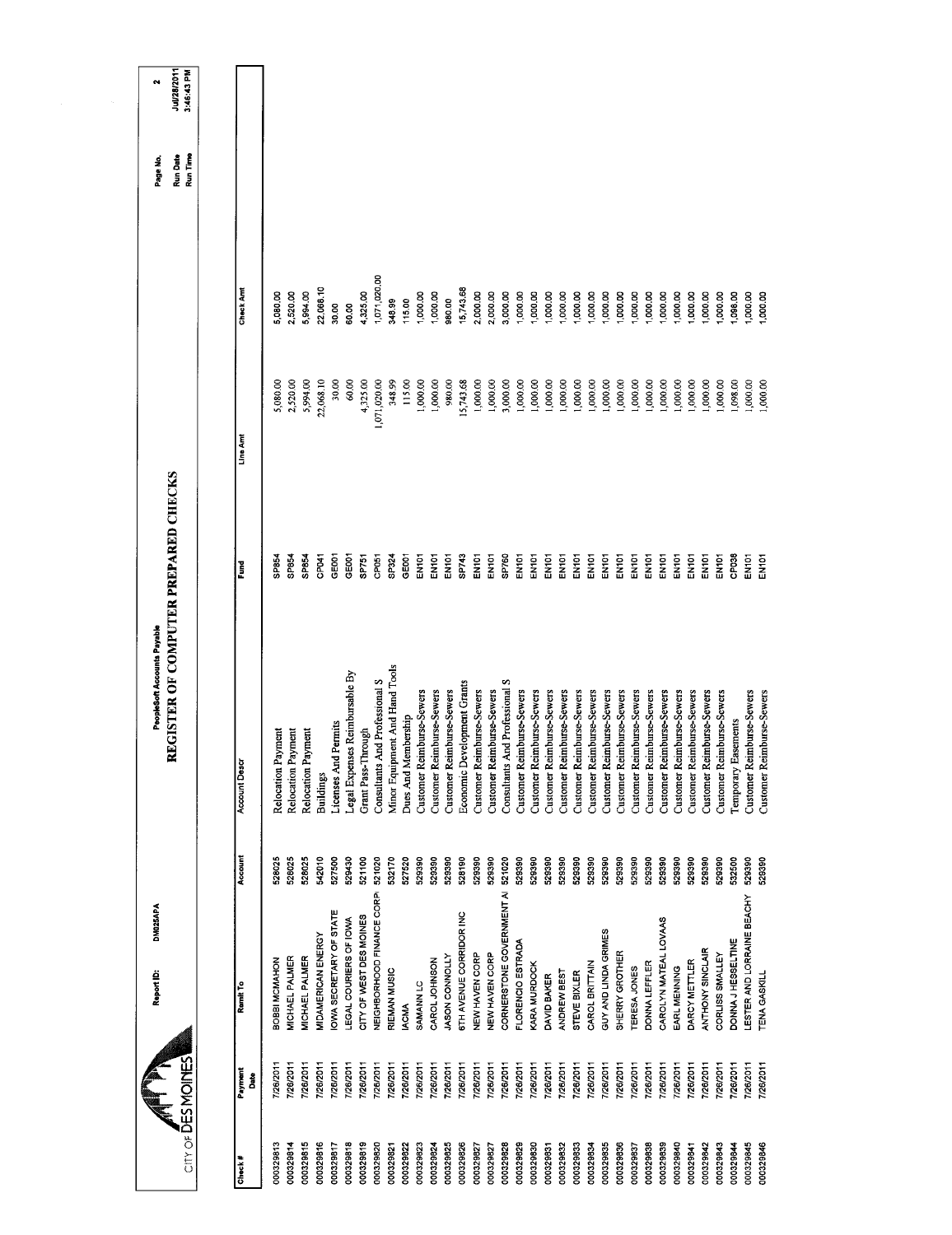| CITY OF DES MOINES |                 | DM025APA<br>Report ID:    |         | REGISTER OF COMPUTER PREPARED CHECKS<br>PeopleSoft Accounts Payable |                   |           |            | Run Time<br>Run Date<br>Page No. | Jul/28/2011<br>3:46:43 PM<br>m |
|--------------------|-----------------|---------------------------|---------|---------------------------------------------------------------------|-------------------|-----------|------------|----------------------------------|--------------------------------|
|                    |                 |                           |         |                                                                     |                   |           |            |                                  |                                |
| Check#             | Payment<br>Date | Remit To                  | Account | <b>Account Descr</b>                                                | Fund              | Line Amt  | Check Amt  |                                  |                                |
| 000329847          | 776/2011        | DOYLE JENKINS             | 529390  | Customer Reimburse-Sewers                                           | EN101             | 1,000.00  | 1,000.00   |                                  |                                |
| 000329848          | 7/26/2011       | <b>MIKE MILLER</b>        | 529390  | Customer Reimburse-Sewers                                           | <b>EN101</b>      | 1,000.00  | 1,000.00   |                                  |                                |
| 000329849          | 7/26/2011       | JAYNE OLSON               | 529390  | Customer Reimburse-Sewers                                           | EN'107            | 1,000.00  | 1,000.00   |                                  |                                |
| 000329850          | 7/26/2011       | JONI RODRIGUEZ            | 529390  | Customer Reimburse-Sewers                                           | EN101             | 1,000.00  | 1,000.00   |                                  |                                |
| 000329851          | 7/26/2011       | RANDEE SELLS              | 529390  | Customer Reimburse-Sewers                                           | EN <sub>101</sub> | 1,000.00  | 1,000.00   |                                  |                                |
| 000329852          | 7/26/2011       | DANIEL SHINEFLEW          | 529390  | Customer Reimburse-Sewers                                           | EN <sub>101</sub> | 950.00    | 950.00     |                                  |                                |
| 000329853          | 7/26/2011       | LAURA SNYDER              | 529390  | Customer Reimburse-Sewers                                           | EN <sub>101</sub> | 1,000.00  | 1,000.00   |                                  |                                |
| 000329854          | //26/2011       | DEBORAH STRATTON          | 529390  | Customer Reimburse-Sewers                                           | EN101             | 1,000.00  | 1,000.00   |                                  |                                |
| 000329855          | 7/26/2011       | RONALD WARD               | 529390  | Customer Reimburse-Sewers                                           | EN <sub>101</sub> | 1,000.00  | 1,000.00   |                                  |                                |
| 000329856          | 7/26/2011       | RALPH WEST                | 529390  | Customer Reimburse-Sewers                                           | EN101             | 1,000.00  | 1,000.00   |                                  |                                |
| 000329857          | 7/26/2011       | ANAWIM HOUSING            | 521080  | Sub-Recipient Contr                                                 | <b>SP029</b>      | 99,931.68 | 99,931.68  |                                  |                                |
| 000329858          | 7/26/2011       | <b>BIOCYCLE</b>           | 531020  | Maps, Reference Boo<br>Magazines,                                   | AG251             | 120.00    | 120.00     |                                  |                                |
| 000329859          | 7/26/2011       | VERIZON WIRELESS          | 525150  | Telephone Service (Cell)                                            | GEOCH             | 150.80    | 150.80     |                                  |                                |
| 000329860          | 7/26/2011       | <b>MIDAMERICAN ENERGY</b> | 525020  | Electric Light And Power                                            | EN <sub>DOZ</sub> | 29.00     | 211,862.13 |                                  |                                |
| 000329860          | 7/26/2011       | <b>MIDAMERICAN ENERGY</b> | 525020  | Electric Light And Power                                            | EN <sub>002</sub> | 152.74    | 211,862.13 |                                  |                                |
| 000329860          | 7/26/2011       | <b>MIDAMERICAN ENERGY</b> | 525020  | Electric Light And Power                                            | <b>EN002</b>      | 32.54     | 211,862.13 |                                  |                                |
| 000329860          | 7/26/2011       | <b>MIDAMERICAN ENERGY</b> | 525010  | Gas                                                                 | <b>EN002</b>      | 5.00      | 211,862.13 |                                  |                                |
| 000329860          | 7/26/2011       | MIDAMERICAN ENERGY        | 525020  | Electric Light And Power                                            | EN <sub>002</sub> | 12.62     | 211,862.13 |                                  |                                |
| 000329860          | 7/26/2011       | MIDAMERICAN ENERGY        | 525020  | Electric Light And Power                                            | <b>EN002</b>      | 22.15     | 211,862.13 |                                  |                                |
| 000329860          | 7/26/2011       | MIDAMERICAN ENERGY        | 525020  | Electric Light And Power                                            | EN002             | 181.70    | 211,862.13 |                                  |                                |
| 000329860          | 7/26/2011       | MIDAMERICAN ENERGY        | 525010  | Gas                                                                 | <b>EN002</b>      | 274.89    | 211,862.13 |                                  |                                |
| 000329860          | 7/26/2011       | <b>MIDAMERICAN ENERGY</b> | 525020  | Electric Light And Power                                            | EN <sub>002</sub> | 1,087.00  | 211,862.13 |                                  |                                |
| 000329860          | 7/26/2011       | MIDAMERICAN ENERGY        | 525020  | Electric Light And Power                                            | <b>EN002</b>      | 10.39     | 211,862.13 |                                  |                                |
| 000329860          | 7/26/2011       | MIDAMERICAN ENERGY        | 525010  | Gas                                                                 | EN002             | 14.11     | 211,862.13 |                                  |                                |
| 000329860          | 7/26/2011       | <b>MIDAMERICAN ENERGY</b> | 525020  | Electric Light And Power                                            | EN <sub>002</sub> | 1447      | 211,862.13 |                                  |                                |
| 000329860          | 7/26/2011       | <b>MIDAMERICAN ENERGY</b> | 525020  | Electric Light And Power                                            | <b>EN002</b>      | 172.76    | 211,862.13 |                                  |                                |
| 000329860          | 7/26/2011       | <b>MIDAMERICAN ENERGY</b> | 525010  | Gas                                                                 | <b>EN002</b>      | 12.00     | 211,862.13 |                                  |                                |
| 000329860          | 7/26/2011       | <b>MIDAMERICAN ENERGY</b> | 525020  | Electric Light And Power                                            | EN <sub>DO</sub>  | 92.00     | 211,862.13 |                                  |                                |
| 000329860          | 7/26/2011       | MIDAMERICAN ENERGY        | 525020  | Electric Light And Power                                            | EN002             | 171.00    | 211,862.13 |                                  |                                |
| 000329860          | 7/26/2011       | MIDAMERICAN ENERGY        | 525020  | Electric Light And Power                                            | EN <sub>002</sub> | 195.69    | 211,862.13 |                                  |                                |
| 000329860          | 7/26/2011       | <b>MIDAMERICAN ENERGY</b> | 525020  | Electric Light And Power                                            | EN <sub>DOZ</sub> | 423.00    | 211,862.13 |                                  |                                |
| 000329860          | 7/26/2011       | MIDAMERICAN ENERGY        | 525020  | Electric Light And Power                                            | EN <sub>002</sub> | 1,017.48  | 211,862.13 |                                  |                                |
| 000329860          | 7/26/2011       | MIDAMERICAN ENERGY        | 525020  | Electric Light And Power                                            | EN <sub>002</sub> | 13.50     | 211,862.13 |                                  |                                |
| 000329860          | 7/26/2011       | <b>MIDAMERICAN ENERGY</b> | 525010  | Gas                                                                 | <b>SONS</b>       | 107.92    | 211,862.13 |                                  |                                |
| 000329860          | 7/26/2011       | MIDAMERICAN ENERGY        | 525020  | Electric Light And Power                                            | END <sub>02</sub> | 670.00    | 211,862.13 |                                  |                                |
|                    |                 |                           |         |                                                                     |                   |           |            |                                  |                                |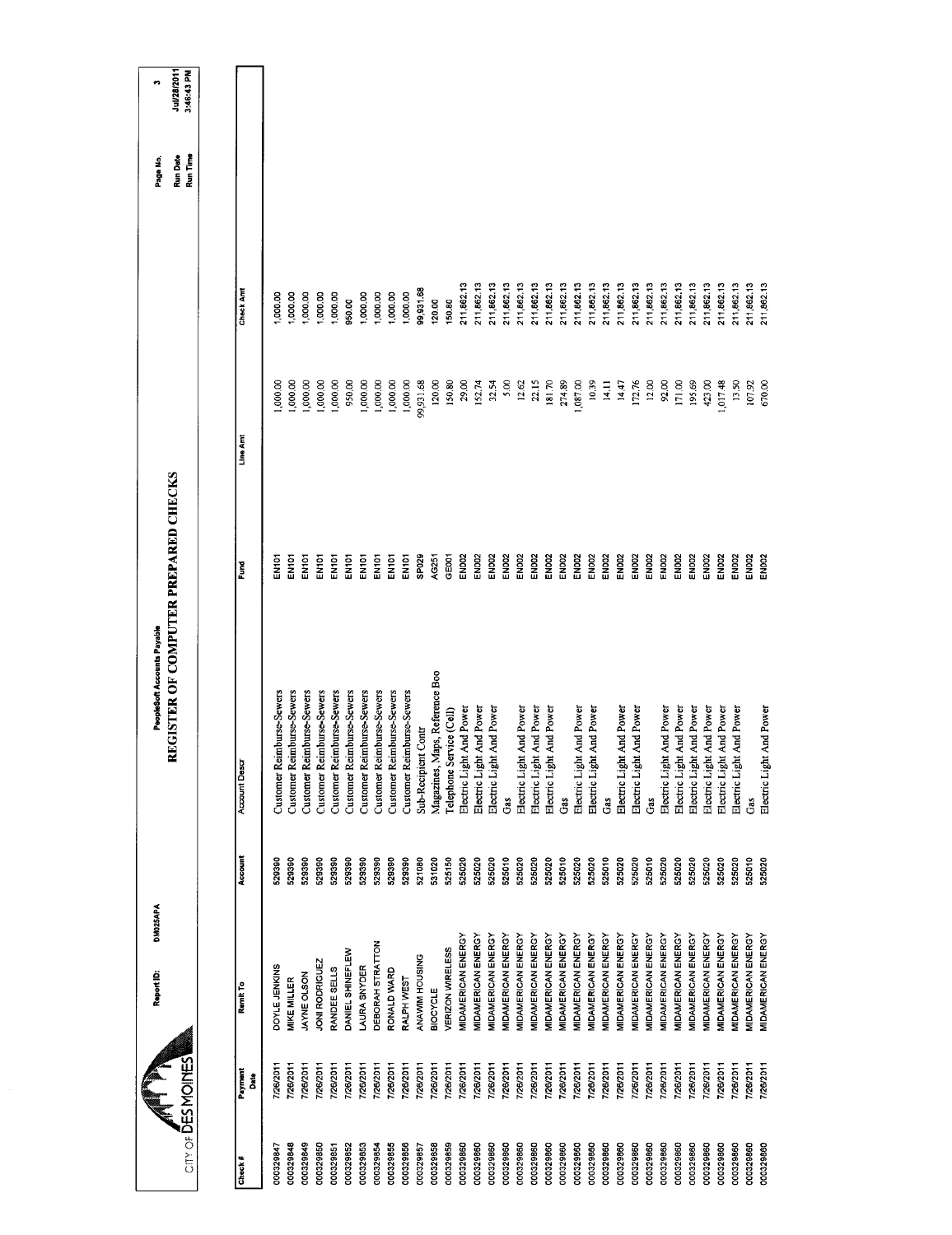|                         | DM025APA<br>Report ID:           |         | PeopleSoft Accounts Payable | REGISTER OF COMPUTER PREPARED CHECKS |           |            | Run Date<br>Page No. | Jul/28/2011<br>₩ |
|-------------------------|----------------------------------|---------|-----------------------------|--------------------------------------|-----------|------------|----------------------|------------------|
| $cm \times$ DESMOINES   |                                  |         |                             |                                      |           |            | Run Time             | 3:46:43 PM       |
|                         |                                  |         |                             |                                      |           |            |                      |                  |
| Payment<br>និ<br>Check# | Remit To                         | Account | <b>Account Descr</b>        | Fund                                 | Line Amt  | Check Amt  |                      |                  |
| 7/26/2011<br>000329860  | MIDAMERICAN ENERGY               | 525020  | Electric Light And Power    | EN <sub>002</sub>                    | 331.00    | 211,862.13 |                      |                  |
| 7/26/2011<br>000329860  | MIDAMERICAN ENERGY               | 525010  | å                           | <b>EN002</b>                         | 100.36    | 211,862 13 |                      |                  |
| 7/26/2011<br>000329860  | MIDAMERICAN ENERGY               | 525020  | Electric Light And Power    | EN <sub>02</sub>                     | 21.00     | 211,862.13 |                      |                  |
| 7/26/2011<br>000329860  | MIDAMERICAN ENERGY               | 525010  | Gas                         | EN <sub>002</sub>                    | 10.00     | 211,862.13 |                      |                  |
| 7/26/2011<br>000329860  | MIDAMERICAN ENERGY               | 525020  | Electric Light And Power    | EN <sub>002</sub>                    | 509,00    | 211,862.13 |                      |                  |
| 7/26/2011<br>000329860  | <b>MIDAMERICAN ENERGY</b>        | 525020  | Electric Light And Power    | EN <sub>002</sub>                    | 42.00     | 211,862.13 |                      |                  |
| 7/26/2011<br>000329860  | <b>MIDAMERICAN ENERGY</b>        | 525020  | Electric Light And Power    | EN002                                | 107.00    | 211,862.13 |                      |                  |
| 7/26/2011<br>000329860  | <b>MIDAMERICAN ENERGY</b>        | 525020  | Electric Light And Power    | EN002                                | 196.86    | 211,862.13 |                      |                  |
| 7/26/2011<br>000329860  | <b>MIDAMERICAN ENERGY</b>        | 525020  | Electric Light And Power    | EN002                                | 837.00    | 211,862.13 |                      |                  |
| 7/26/2011<br>000329860  | <b>MIDAMERICAN ENERGY</b>        | 525020  | Electric Light And Power    | EN002                                | 642.00    | 211,862.13 |                      |                  |
| 7/28/2011<br>000329860  | <b><i>MIDAMERICAN ENERGY</i></b> | 525020  | Electric Light And Power    | EN <sub>002</sub>                    | 18.00     | 211,862.13 |                      |                  |
| 7/26/2011<br>000329860  | MIDAMERICAN ENERGY               | 525020  | Electric Light And Power    | EN <sub>002</sub>                    | 382.00    | 211,862.13 |                      |                  |
| 7/26/2011<br>000329860  | MIDAMERICAN ENERGY               | 525020  | Electric Light And Power    | EN002                                | 30,00     | 211,862.13 |                      |                  |
| 7/26/2011<br>000329860  | <b>MIDAMERICAN ENERGY</b>        | 525020  | Electric Light And Power    | EN <sub>002</sub>                    | 31,119.20 | 211,862.13 |                      |                  |
| 7/26/2011<br>000329860  | <b>MIDAMERICAN ENERGY</b>        | 525020  | Electric Light And Power    | EN <sub>002</sub>                    | 85,99     | 211,862.13 |                      |                  |
| 7/26/2011<br>000329860  | MIDAMERICAN ENERGY               | 525020  | Electric Light And Power    | EN <sub>002</sub>                    | 469.00    | 211,862.13 |                      |                  |
| 7/26/2011<br>00329860   | MIDAMERICAN ENERGY               | 525020  | Electric Light And Power    | AG255                                | 172.29    | 211,862.13 |                      |                  |
| 7/26/2011<br>000329860  | MIDAMERICAN ENERGY               | 525020  | Electric Light And Power    | GE001                                | 834.38    | 211,862.13 |                      |                  |
| 7/26/2011<br>000329860  | MIDAMERICAN ENERGY               | 525020  | Electric Light And Power    | GEDOT                                | 19.04     | 211,862.13 |                      |                  |
| 7/26/2011<br>008929860  | MIDAMERICAN ENERGY               | 525010  | Gas                         | EN101                                | 150.59    | 211,862.13 |                      |                  |
| 7/26/2011<br>000329860  | MIDAMERICAN ENERGY               | 525020  | Electric Light And Power    | EN301                                | 104.67    | 211,862.13 |                      |                  |
| 7/26/2011<br>000329860  | MIDAMERICAN ENERGY               | 525020  | Electric Light And Power    | EN301                                | 70.86     | 211,862.13 |                      |                  |
| 7/26/2011<br>000329860  | MIDAMERICAN ENERGY               | 525010  | Gas                         | SP821                                | 137.30    | 211,862.13 |                      |                  |
| 7/26/2011<br>000329860  | MIDAMERICAN ENERGY               | 525020  | Electric Light And Power    | GEOOT                                | 12.33     | 211,862.13 |                      |                  |
| 726/2011<br>00329860    | MIDAMERICAN ENERGY               | 525020  | Electric Light And Power    | GE001                                | 10.68     | 211,862.13 |                      |                  |
| 7/26/2011<br>000329860  | MIDAMERICAN ENERGY               | 525020  | Electric Light And Power    | GE001                                | 31.27     | 211,862.13 |                      |                  |
| 726/2011<br>008229860   | MIDAMERICAN ENERGY               | 525020  | Electric Light And Power    | GE001                                | 43.58     | 211,862.13 |                      |                  |
| 7/26/2011<br>098622000  | MIDAMERICAN ENERGY               | 525010  | Gas                         | GE <sub>001</sub>                    | 83.65     | 211,862.13 |                      |                  |
| 7/26/2011<br>000329860  | MIDAMERICAN ENERGY               | 525010  | Gas                         | AG255                                | 35.58     | 211,862.13 |                      |                  |
| 7/28/2011<br>000329860  | MIDAMERICAN ENERGY               | 525020  | Electric Light And Power    | GE001                                | 213.18    | 211,862.13 |                      |                  |
| 7/26/2011<br>000329860  | MIDAMERICAN ENERGY               | 525020  | Electric Light And Power    | GE001                                | 140.99    | 211,862.13 |                      |                  |
| 726/2011<br>000329860   | MIDAMERICAN ENERGY               | 525020  | Electric Light And Power    | GE <sub>001</sub>                    | 18.75     | 211,862.13 |                      |                  |
| 126/2011<br>000329860   | <b>MIDAMERICAN ENERGY</b>        | 525020  | Electric Light And Power    | GE <sub>00</sub>                     | 92.50     | 211,862.13 |                      |                  |
| 7/26/2011<br>000329860  | MIDAMERICAN ENERGY               | 525020  | Electric Light And Power    | EN <sub>301</sub>                    | 973.59    | 211,862.13 |                      |                  |
| 7/26/2011<br>000329860  | MIDAMERICAN ENERGY               | 525020  | Electric Light And Power    | GE001                                | 348.86    | 211,862.13 |                      |                  |
|                         |                                  |         |                             |                                      |           |            |                      |                  |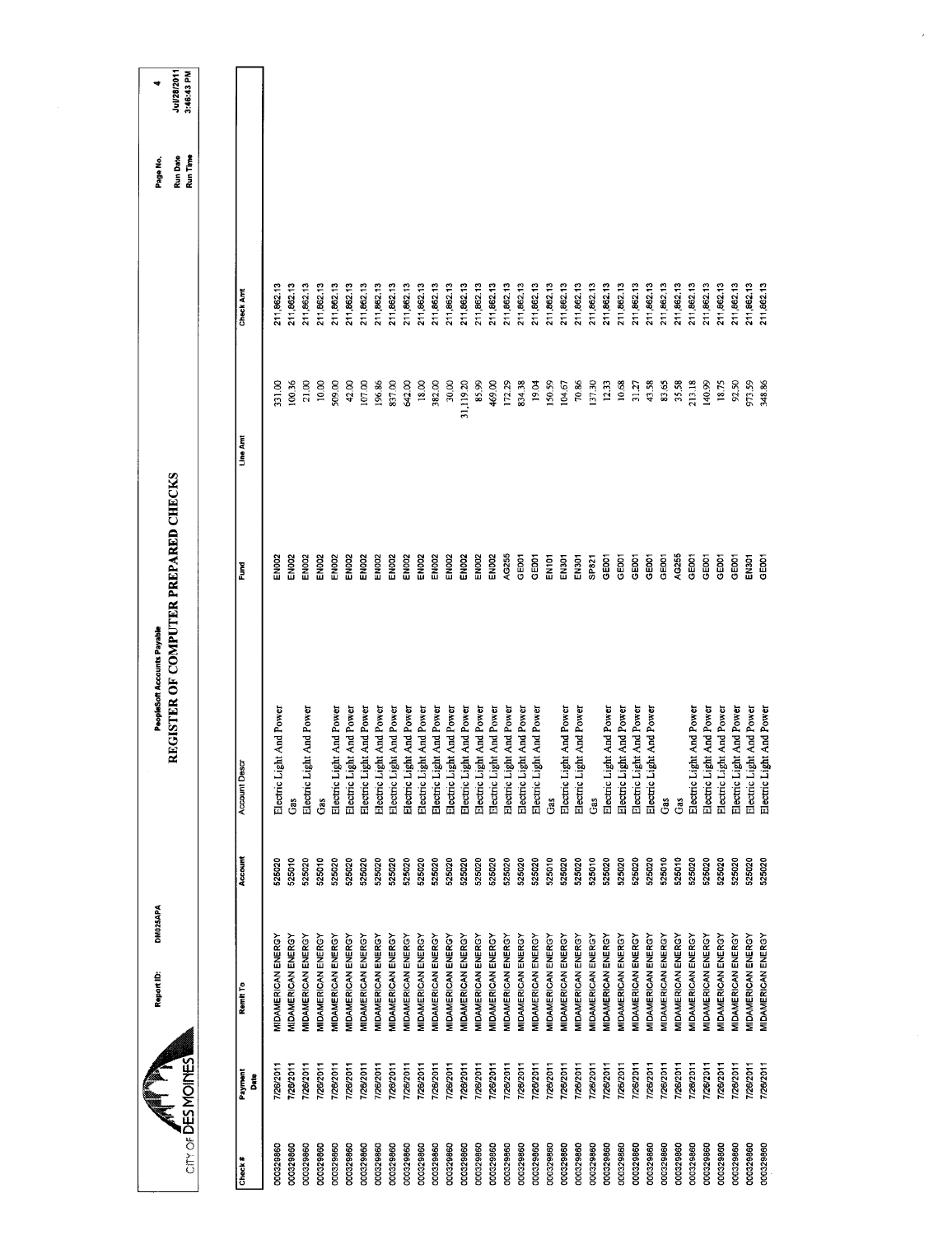|                                                  | DM025APA<br>Report ID:                                 |                  | <b>PeopleSoft Accounts Payable</b>                   | REGISTER OF COMPUTER PREPARED CHECKS |                        |                          | Page No.             | Jul/28/2011<br>s, |
|--------------------------------------------------|--------------------------------------------------------|------------------|------------------------------------------------------|--------------------------------------|------------------------|--------------------------|----------------------|-------------------|
| City of DES MOINES                               |                                                        |                  |                                                      |                                      |                        |                          | Run Time<br>Run Date | 3:46:43 PM        |
| Payment<br><b>Bate</b><br>Check#                 | Remit To                                               | Account          | Account Descr                                        | š                                    | Line Amt               | Check Amt                |                      |                   |
| 7/26/2011<br>000329860                           | MIDAMERICAN ENERGY                                     | 525020           | Electric Light And Power                             | GEOOT                                | 387.40                 | 211,862.13               |                      |                   |
| 7/26/2011<br>000329860                           | MIDAMERICAN ENERGY                                     | 525020           | Electric Light And Power                             | GE001                                | 474.86                 | 211,862.13               |                      |                   |
| 7/26/2011<br>000329860                           | <b>MIDAMERICAN ENERGY</b>                              | 525020           | Electric Light And Power                             | GE001                                | 592.70                 | 211,862.13               |                      |                   |
| 776/2011<br>000329860                            | MIDAMERICAN ENERGY                                     | 525020           | Electric Light And Power                             | GEOOT                                | 10.29                  | 211,862.13               |                      |                   |
| 7/26/2011<br>000329860<br>000329860              | <b>MIDAMERICAN ENERGY</b><br><b>MIDAMERICAN ENERGY</b> | 525020<br>525010 | Electric Light And Power                             | AG251<br>AC251                       | 114,205.06<br>5,483.75 | 211,862.13               |                      |                   |
| 7/26/2011<br>7/26/2011<br>000329860              | MIDAMERICAN ENERGY                                     | 525020           | Electric Light And Power<br>Gas                      | EN <sub>101</sub>                    | 423.30                 | 211,862.13<br>211,862.13 |                      |                   |
| 7/26/2011<br>000329860                           | <b>MIDAMERICAN ENERGY</b>                              | 525020           | Electric Light And Power                             | GEOOT                                | 20.79                  | 211,862.13               |                      |                   |
| 7/26/2011<br>000329860                           | <b>MIDAMERICAN ENERGY</b>                              | 525020           | Electric Light And Power                             | GE001                                | 21.27                  | 211,862.13               |                      |                   |
| 7/26/2011<br>000329860                           | <b>MIDAMERICAN ENERGY</b>                              | 525020           | Electric Light And Power                             | GEDDT                                | 830.00                 | 211,862.13               |                      |                   |
| 7/26/2011<br>7/26/2011<br>000329860<br>000329860 | MIDAMERICAN ENERGY<br>MIDAMERICAN ENERGY               | 525020<br>525020 | Electric Light And Power<br>Electric Light And Power | GE001<br>GE001                       | 1,601.80<br>447.61     | 211,862.13<br>211,862.13 |                      |                   |
| 7/28/2011<br>000329860                           | <b>MIDAMERICAN ENERGY</b>                              | 525020           | Electric Light And Power                             | GEOCT                                | 39.54                  | 211,862.13               |                      |                   |
| 7/26/2011<br>000329860                           | MIDAMERICAN ENERGY                                     | 525020           | Electric Light And Power                             | GEOOT                                | 477.09                 | 211,862.13               |                      |                   |
| 7/26/2011<br>000329860                           | MIDAMERICAN ENERGY                                     | 525020           | Electric Light And Power                             | GE <sub>001</sub>                    | 19.00                  | 211,862.13               |                      |                   |
| 7/26/2011<br>000329860                           | MIDAMERICAN ENERGY<br>MIDAMERICAN ENERGY               | 525020           | Electric Light And Power                             | GEOOT<br>IS040                       | 880.00                 | 211,862.13               |                      |                   |
| 7/26/2011<br>7/26/2011<br>000329860<br>000329860 | MIDAMERICAN ENERGY                                     | 525010<br>525020 | Electric Light And Power<br>Gas                      | IS010                                | 1,033.92<br>343.68     | 211,862.13<br>211,862.13 |                      |                   |
| 7/26/2011<br>000329860                           | MIDAMERICAN ENERGY                                     | 525020           | Electric Light And Power                             | SP360                                | 10.58                  | 211,862.13               |                      |                   |
| 7/26/2011<br>000329860                           | <b>MIDAMERICAN ENERGY</b>                              | 525020           | Electric Light And Power                             | SP360                                | 10.29                  | 211,862.13               |                      |                   |
| 7/26/2011<br>000329860                           | MIDAMERICAN ENERGY                                     | 525020           | Electric Light And Power                             | SP360                                | 507.68                 | 211,862.13               |                      |                   |
| 7/26/2011<br>7/26/2011<br>000329860<br>000329860 | MIDAMERICAN ENERGY<br>MIDAMERICAN ENERGY               | 525010<br>525020 | Gas                                                  | EN <sub>101</sub><br>EN301           | 118.19<br>182.42       | 211,862.13<br>211,862.13 |                      |                   |
| 7/26/2011<br>000329860                           | MIDAMERICAN ENERGY                                     | 525020           | Electric Light And Power<br>Electric Light And Power | EN301                                | 81.00                  | 211,862.13               |                      |                   |
| 7/26/2011<br>000329860                           | MIDAMERICAN ENERGY                                     | 525020           | Electric Light And Power                             | EN301                                | 131.72                 | 211,862.13               |                      |                   |
| 7/26/2011<br>000329860                           | MIDAMERICAN ENERGY                                     | 525020           | Electric Light And Power                             | EN301                                | 436.01                 | 211,862.13               |                      |                   |
| 7/26/2011<br>000329860                           | MIDAMERICAN ENERGY                                     | 525020           | Electric Light And Power                             | EN301                                | 1,091.92               | 211,862.13               |                      |                   |
| 7/26/2011<br>000329860                           | MIDAMERICAN ENERGY                                     | 525020           | Electric Light And Power                             | GEODT                                | 138.26                 | 211,862.13               |                      |                   |
| 7/26/2011<br>000329860                           | MIDAMERICAN ENERGY                                     | 525020           | Electric Light And Power                             | GEOOT<br>GEODT                       | 10.39                  | 211,862.13               |                      |                   |
| 7/28/2011<br>7/26/2011<br>000329860<br>000329860 | MIDAMERICAN ENERGY<br>MIDAMERICAN ENERGY               | 525020<br>525020 | Electric Light And Power<br>Electric Light And Power | GE001                                | 254.19<br>284.12       | 211,862.13<br>211,862.13 |                      |                   |
| 7/26/2011<br>000329860                           | MIDAMERICAN ENERGY                                     | 525020           | Electric Light And Power                             | GE001                                | 253.51                 | 211,862.13               |                      |                   |
| 7/26/2011<br>000329860                           | MIDAMERICAN ENERGY                                     | 525020           | Electric Light And Power                             | GE001                                | 27.79                  | 211,862.13               |                      |                   |
| 7/26/2011<br>000329860                           | <b>MIDAMERICAN ENERGY</b>                              | 525020           | Electric Light And Power                             | GEOOT                                | 19,00                  | 211,862.13               |                      |                   |
| 7/26/2011<br>000329860                           |                                                        |                  |                                                      |                                      |                        |                          |                      |                   |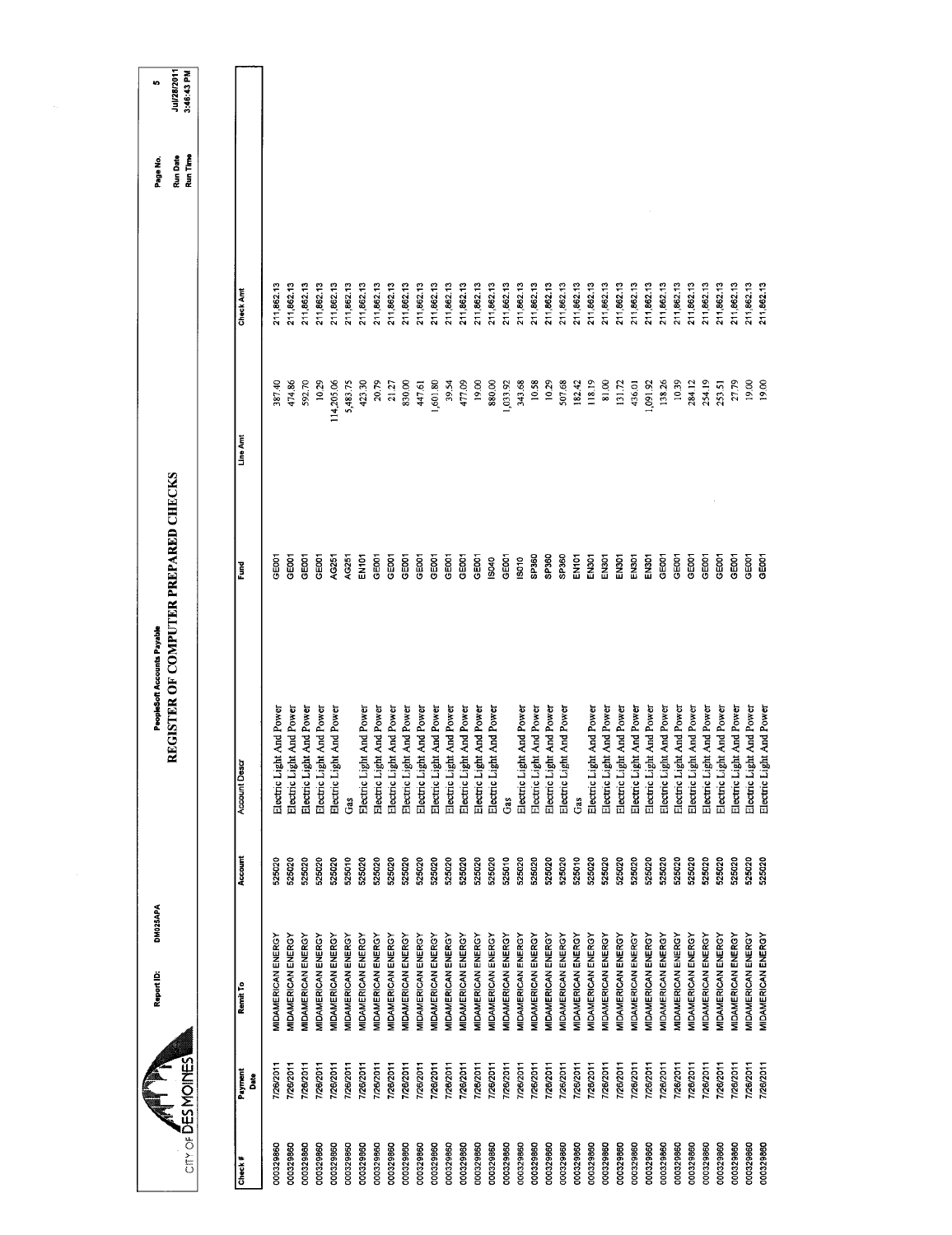|                    |              | DM025APA<br>Report ID:           |         | REGISTER OF COMPUTER PREPARED CHECKS<br>PeopleSoft Accounts Payable |                   |           |            | Page No.             | ¢                         |
|--------------------|--------------|----------------------------------|---------|---------------------------------------------------------------------|-------------------|-----------|------------|----------------------|---------------------------|
| City of DES MOINES |              |                                  |         |                                                                     |                   |           |            | Run Date<br>Run Time | Jul/28/2011<br>3:46:43 PM |
|                    |              |                                  |         |                                                                     |                   |           |            |                      |                           |
| Check#             | Payment<br>Č | Remit To                         | Account | Account Desci                                                       | Fund              | Line Amt  | Check Amt  |                      |                           |
| 000329860          | 7/26/2011    | MIDAMERICAN ENERGY               | 525020  | Electric Light And Power                                            | <b>SEDOT</b>      | 109.96    | 211,862.13 |                      |                           |
| 000329860          | 126/2011     | <b>JIDAMERICAN ENERGY</b>        | 525020  | Electric Light And Power                                            | <b>SEOOT</b>      | 19.00     | 211,862.13 |                      |                           |
| 000329860          | 7/26/2011    | MIDAMERICAN ENERGY               | 525020  | Electric Light And Power                                            | GE001             | 3.00      | 211,862.13 |                      |                           |
| 000329860          | 7/26/2011    | MIDAMERICAN ENERGY               | 525020  | Electric Light And Power                                            | <b>GEOOT</b>      | 138.07    | 211,862.13 |                      |                           |
| 000329860          | 7/26/2011    | <b>MIDAMERICAN ENERGY</b>        | 525020  | Electric Light And Power                                            | GE007             | 503.22    | 211,862.13 |                      |                           |
| 000329860          | 7/26/2011    | MIDAMERICAN ENERGY               | 525020  | Electric Light And Power                                            | GEDOT             | 1,699.50  | 211,862.13 |                      |                           |
| 000329860          | 7/26/2011    | MIDAMERICAN ENERGY               | 525020  | Electric Light And Power                                            | EN <sub>101</sub> | 2,660.70  | 211,862.13 |                      |                           |
| 000329860          | 7/26/2011    | <b>MIDAMERICAN ENERGY</b>        | 525020  | Electric Light And Power                                            | S010              | 2,859.25  | 211,862.13 |                      |                           |
| 000329860          | 7/26/2011    | MIDAMERICAN ENERGY               | 525010  | Gas                                                                 | GEDOT             | 2,824.89  | 211,862.13 |                      |                           |
| 000329860          | //26/2011    | <b>MIDAMERICAN ENERGY</b>        | 525020  | Electric Light And Power                                            | GE001             | 4,598.63  | 211,862.13 |                      |                           |
| 000329860          | 1/26/2011    | <b>VIDAMERICAN ENERGY</b>        | 525020  | Electric Light And Power                                            | <b>SEDOT</b>      | 7,490.09  | 211,862.13 |                      |                           |
| 000329860          | 7/26/2011    | <b>MIDAMERICAN ENERGY</b>        | 525020  | Electric Light And Power                                            | AG255             | 11,220.69 | 211,86213  |                      |                           |
| 000329860          | 7/26/2011    | <b>MIDAMERICAN ENERGY</b>        | 525020  | Electric Light And Power                                            | CP051             | 49.06     | 211,862.13 |                      |                           |
| 000329860          | 126/2011     | <b>VIDAMERICAN ENERGY</b>        | 525020  | Electric Light And Power                                            | GEOOT             | 23,51     | 211,862.13 |                      |                           |
| 000329860          | 7/28/2011    | MIDAMERICAN ENERGY               | 525020  | Electric Light And Power                                            | SP743             | 152.84    | 211,862.13 |                      |                           |
| 000329860          | 7/26/2011    | <b>MIDAMERICAN ENERGY</b>        | 525020  | Electric Light And Power                                            | SP743             | 10.00     | 211,862.13 |                      |                           |
| 000329860          | 126/2011     | <b><i>AIDAMERICAN ENERGY</i></b> | 525020  | Electric Light And Power                                            | SP743             | 249,04    | 211,862.13 |                      |                           |
| 000329860          | 7/26/2011    | MIDAMERICAN ENERGY               | 525020  | Electric Light And Power                                            | SP743             | 902.50    | 211,862.13 |                      |                           |
| 000329860          | 7/26/2011    | MIDAMERICAN ENERGY               | 525020  | Electric Light And Power                                            | SP743             | 1,926.46  | 211,862 13 |                      |                           |
| 000329860          | 126/2011     | <b>MIDAMERICAN ENERGY</b>        | 525020  | Electric Light And Power                                            | SP743             | 393.13    | 211,862.13 |                      |                           |
| 000329860          | 7/26/2011    | MIDAMERICAN ENERGY               | 525020  | Electric Light And Power                                            | SP743             | 54.00     | 211,862.13 |                      |                           |
| 000329861          | 7/26/2011    | NITE OWL PRINTING                | 523030  | Printing Services Contracts                                         | GEOOT             | 669.50    | 1,752 20   |                      |                           |
| 000329861          | 126/2011     | NITE OWL PRINTING                | 523030  | Printing Services Contracts                                         | AG267             | 912.90    | 1,752.20   |                      |                           |
| 000329861          | 7/26/2011    | NITE OWL PRINTING                | 523030  | Printing Services Contracts                                         | GE001             | 46,60     | 1,752 20   |                      |                           |
| 000329861          | 7/26/2011    | NITE OWL PRINTING                | 523030  | Printing Services Contracts                                         | CP <sub>038</sub> | 123.20    | 1,752 20   |                      |                           |
| 000329862          | 128/2011     | <b>US CELLULAR</b>               | 525150  | Telephone Service (Cell)                                            | <b>GEOOT</b>      | 122.30    | 122.30     |                      |                           |
| 000329863          | 7/26/2011    | STRAUSS SECURITY SOLUTIONS       | 526010  | R&M-Buildings                                                       | EN <sub>002</sub> | 369.00    | 369.00     |                      |                           |
| 000329864          | 7/26/2011    | CAPITAL SANITARY SUPPLY CO II    | 532040  | Cleaning, Janitorial And Sanit                                      | <b>GEOOT</b>      | 191.40    | 191.40     |                      |                           |
| 000329865          | 7/26/2011    | SHERWIN-WILLIAMS                 | 532200  | Wood Finish Products                                                | GEOOT             | 15.51     | 433.86     |                      |                           |
| 000329865          | 1/26/2011    | SHERWIN-WILLIAMS                 | 532200  | Wood Finish Products                                                | CF <sub>034</sub> | 25.58     | 433.86     |                      |                           |
| 000329865          | 7/28/2011    | SHERWIN-WILLIAMS                 | 532200  | Wood Finish Products                                                | CP <sub>034</sub> | 27.00     | 433.86     |                      |                           |
| 000329865          | 726/2011     | SHERWIN-WILLIAMS                 | 532200  | Products<br>Wood Finish                                             | CPO3              | 202.16    | 433.86     |                      |                           |
| 000329865          | 126/2011     | SHERWIN-WILLIAMS                 | 532200  | Wood Finish Products                                                | <b>GPO3</b>       | 116.09    | 433.86     |                      |                           |
| 000329865          | 1/28/2011    | SHERWIN-WILLIAMS                 | 532200  | Wood Finish Products                                                | CP034             | 32.69     | 433.86     |                      |                           |
| 000329865          | 7/26/2011    | SHERWIN-WILLIAMS                 | 532200  | Products<br>Wood Finish                                             | <b>CPO34</b>      | 14.83     | 433.86     |                      |                           |
|                    |              |                                  |         |                                                                     |                   |           |            |                      |                           |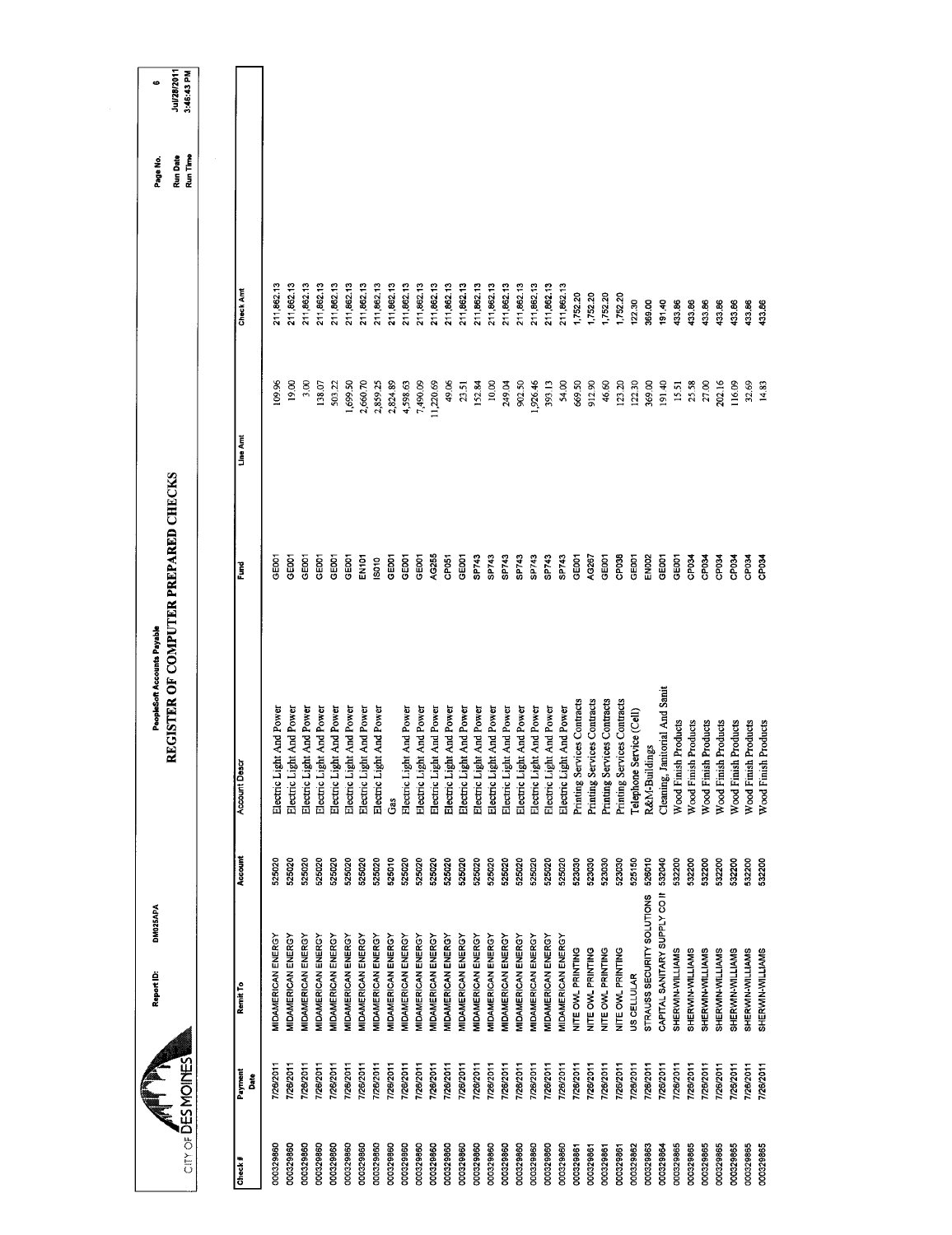|                            | Report ID:                   | <b>DM025APA</b> | REGISTER OF COMPUTER PREPARED CHECKS<br>PeopleSoft Accounts Payable |                   |           |                  | <b>Run Date</b><br>Page No. | Jul/28/2011<br>ŀ. |
|----------------------------|------------------------------|-----------------|---------------------------------------------------------------------|-------------------|-----------|------------------|-----------------------------|-------------------|
| CITY OF DES MOINES         |                              |                 |                                                                     |                   |           |                  | Run Time                    | 3:46:43 PM        |
| Payment<br>Date<br>Check # | Remit To                     | Account         | <b>Account Desci</b>                                                | Fund              | Line Amt  | <b>Check Ant</b> |                             |                   |
| 7/26/2011<br>000329866     | ABC PEST CONTROL             | 521190          | Services<br>Pest Control                                            | <b>GEOOT</b>      | 12.50     | 259.40           |                             |                   |
| 7/26/2011<br>000329866     | ABC PEST CONTROL             | 521190          | Services<br>Pest Control                                            | GEOOT             | 12.50     | 259.40           |                             |                   |
| 7/26/2011<br>000329866     | ABC PEST CONTROL             | 521190          | Services<br>Pest Control                                            | GE001             | 30,00     | 259.40           |                             |                   |
| 7/26/2011<br>000329866     | ABC PEST CONTROL             | 521190          | Services<br>Pest Control                                            | GEDOT             | 30.00     | 259.40           |                             |                   |
| 7/26/2011<br>000329866     | ABC PEST CONTROL             | 521190          | Services<br>Pest Control                                            | GEDOT             | 18.50     | 259.40           |                             |                   |
| 7/26/2011<br>000329866     | ABC PEST CONTROL             | 521190          | Services<br>Pest Control                                            | <b>CEROT</b>      | 22.95     | 259.40           |                             |                   |
| 7/26/2011<br>000329866     | ABC PEST CONTROL             | 521190          | Services<br>Pest Control                                            | GE001             | 18.00     | 25940            |                             |                   |
| 7/26/2011<br>000329866     | ABC PEST CONTROL             | 521190          | Services<br>Pest Control                                            | <b>GEOO1</b>      | 18.00     | 259.40           |                             |                   |
| 7/26/2011<br>000329866     | ABC PEST CONTROL             | 521190          | Services<br>Pest Control                                            | GÉOOT             | 18.50     | 259.40           |                             |                   |
| 7/26/2011<br>000329866     | ABC PEST CONTROL             | 521190          | Services<br>Pest Control                                            | GE001             | 22.95     | 259.40           |                             |                   |
| 7/26/2011<br>000329866     | ABC PEST CONTROL             | 521190          | Services<br>Pest Control                                            | GE001             | 18.50     | 259.40           |                             |                   |
| 1/26/2011<br>000329866     | ABC PEST CONTROL             | 521190          | Services<br>Pest Control                                            | GEOOT             | 18.50     | 259.40           |                             |                   |
| 7/26/2011<br>000329866     | ABC PEST CONTROL             | 521190          | Services<br>Pest Control                                            | GE001             | 18.50     | 259.40           |                             |                   |
| 7/28/2011<br>000329867     | BAKER AND TAYLOR INC         | 531025          | Books/Print Materials                                               | CP042             | 23.42     | 555.64           |                             |                   |
| 126/2011<br>000329867      | BAKER AND TAYLOR INC         | 531025          | Books/Print Materials                                               | CP042             | 532.22    | 555.64           |                             |                   |
| 7/26/2011<br>000329868     | THE BAKER GROUP              | 532420          | ID Badge Supplies                                                   | EN002             | 121.00    | 396.00           |                             |                   |
| 7/26/2011<br>000329868     | THE BAKER GROUP              | 532420          | ID Badge Supplies                                                   | EN002             | 275,00    | 396.00           |                             |                   |
| 1/26/2011<br>000329869     | BAKER AND TAYLOR COMPANY A   | 531025          | Books/Print Materials                                               | CP042             | 396.01    | 1,248.80         |                             |                   |
| 7/26/2011<br>000329869     | BAKER AND TAYLOR COMPANY A   | 531025          | Books/Print Materials                                               | CP042             | 217.00    | 1,248.80         |                             |                   |
| 7/26/2011<br>000329869     | BAKER AND TAYLOR COMPANY A   | 531025          | Books/Print Materials                                               | CP042             | 732.95    | 1,248.80         |                             |                   |
| 7/26/2011<br>000329869     | BAKER AND TAYLOR COMPANY A   | 531025          | Books/Print Materials                                               | CP <sub>042</sub> | -97.16    | 1,248.80         |                             |                   |
| 7/26/2011<br>000329870     | BARTON SOLVENTS INC          | 532040          | Cleaning, Janitorial And Sanit                                      | SP360             | 3,150.20  | 3,150.20         |                             |                   |
| 7/26/2011<br>000329871     | INTERSTATE ALL BATTERY CENTI | 532060          | Electrical Supplies And Parts                                       | ISO40             | 94.65     | 1,013.40         |                             |                   |
| //26/2011<br>000329871     | INTERSTATE ALL BATTERY CENTI | 532060          | Electrical Supplies And Parts                                       | IS040             | 189.30    | 1,013.40         |                             |                   |
| 726/2011<br>00032987       | INTERSTATE ALL BATTERY CENTI | 532060          | Electrical Supplies And Parts                                       | IS040             | 94.65     | 1,013.40         |                             |                   |
| 126/2011<br>000329871      | INTERSTATE ALL BATTERY CENTI | 532060          | Electrical Supplies And Parts                                       | <b>GEOOT</b>      | 634.80    | 1,013.40         |                             |                   |
| 7/26/2011<br>000329872     | AIR-CON MECHANICAL           | 526110          | R&M-Mechanical Equipment                                            | AG251             | 63.58     | 566.59           |                             |                   |
| 7/26/2011<br>000329872     | AIR-CON MECHANICAL           | 526110          | R&M-Mechanical Equipment                                            | AG251             | 222.53    | 566.59           |                             |                   |
| 726/2011<br>000329872      | AIR-CON MECHANICAL           | 526110          | R&M-Mechanical Equipment                                            | AG251             | 280.48    | 566.59           |                             |                   |
| 7/26/2011<br>000329873     | BENTLEY SYSTEMS INC          | 526120          | R&M-Data Processing Software                                        | GE001             | 43,337.10 | 43,337.10        |                             |                   |
| 7/28/2011<br>000329874     | BITUMINOUS MATERIAL & SUPPLY | 532020          | Asphalt Products<br>Asphalt And                                     | SP360             | 10,806.90 | 13,096.40        |                             |                   |
| 126/2011<br>000329874      | BITUMINOUS MATERIAL & SUPPLY | 532020          | Asphalt And Asphalt Products                                        | SP360             | 2,289.50  | 13,096.40        |                             |                   |
| 7/26/2011<br>000329875     | BOBS TOOLS                   | 532170          | Minor Equipment And Hand Tools                                      | EN <sub>002</sub> | 12.98     | 12.98            |                             |                   |
| 7/26/2011<br>000329876     | Š                            | 531025          | <b>Books/Print Materials</b>                                        | CP042             | 123.54    | 210.72           |                             |                   |
| 7/26/2011<br>000329876     | Š                            | 531025          | Books/Print Materials                                               | 3P042             | 87.18     | 210.72           |                             |                   |
|                            |                              |                 |                                                                     |                   |           |                  |                             |                   |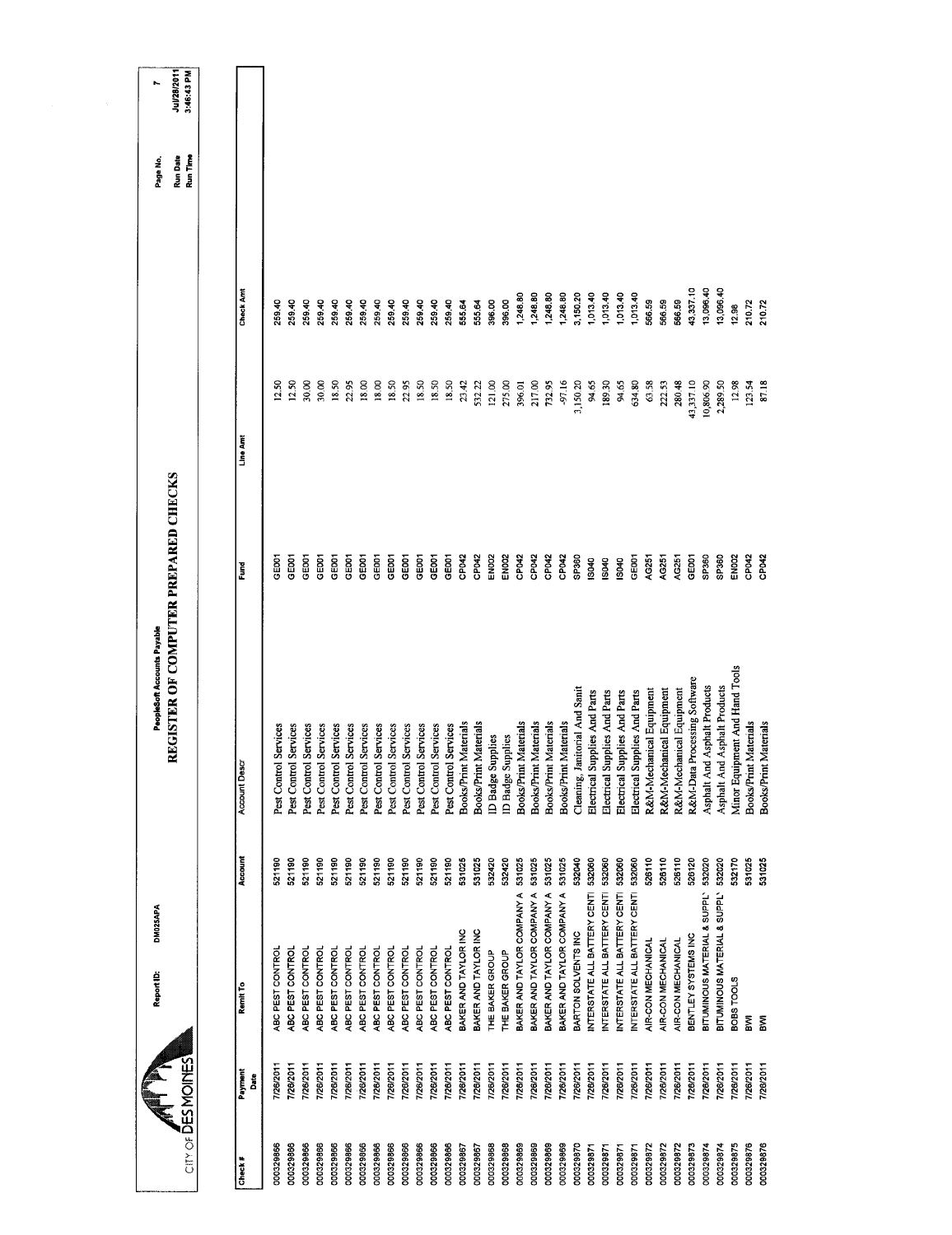| CITY OF DES MOINES                               | Report ID:                                                | DM025APA |                  | REGISTER OF COMPUTER PREPARED CHECKS<br>PeopleSoft Accounts Payable |                       |                  |                      | Run Time<br>Run Date<br>Page No. | <b>1ul/28/2011</b><br>3:46:43 PM<br>œ |
|--------------------------------------------------|-----------------------------------------------------------|----------|------------------|---------------------------------------------------------------------|-----------------------|------------------|----------------------|----------------------------------|---------------------------------------|
| Payment<br>å<br>Check#                           | Remit To                                                  |          | Account          | <b>Account Desc</b>                                                 | Fund                  | Line Amt         | Check Amt            |                                  |                                       |
|                                                  |                                                           |          |                  |                                                                     |                       |                  |                      |                                  |                                       |
| 7/26/2011<br>7/26/2011<br>000329878<br>000329877 | ARAMARK UNIFORM SERVICES IN<br>BUDGET STORAGE RENTAL SPAC |          | 527020<br>527090 | Uniforms/Uniform Rental<br>Rent-Buildings                           | GE001<br>3E001        | 20.80<br>340.00  | 560.00<br>20.80      |                                  |                                       |
| 7/26/2011<br>000329878                           | BUDGET STORAGE RENTAL SPAC                                |          | 527020           | Rent-Buildings                                                      | GE001                 | 100.00           | 560.00               |                                  |                                       |
| 7/26/2011<br>000329878                           | BUDGET STORAGE RENTAL SPAC                                |          | 527020           | Rent-Buildings                                                      | GE001                 | 120.00           | 560.00               |                                  |                                       |
| 7/26/2011<br>000329879                           | COMMUNICATION INNOVATORS                                  |          | 526160           | R&M Cabling (telephone/Comp)                                        | EN <sub>DO2</sub>     | 294.00           | 2,659.93             |                                  |                                       |
| 7/26/2011<br>000329879                           | COMMUNICATION INNOVATORS                                  |          | 543090           | Airport                                                             | EN004                 | 1,924.93         | 2,659.93             |                                  |                                       |
| 7/26/2011<br>7/26/2011<br>000329879<br>000329879 | COMMUNICATION INNOVATORS                                  |          | 544110           | Radio And Communication                                             | <b>EN004</b>          | 196.00           | 2,659.93             |                                  |                                       |
| 7/26/2011<br>000329879                           | COMMUNICATION INNOVATORS<br>COMMUNICATION INNOVATORS      |          | 544110<br>544110 | Radio And Communication<br>Radio And Communication                  | EN004<br>EN004        | 122.50<br>122.50 | 2,659.93<br>2,659.93 |                                  |                                       |
| 7/26/2011<br>000329880                           | CONTINENTAL SAFETY EQUIPMEI                               |          | 532260           | Safety & Protective Equip & Cl                                      | AG251                 | 510.36           | 4,395.48             |                                  |                                       |
| 7/26/2011<br>000329880                           | CONTINENTAL SAFETY EQUIPMEI                               |          | 532260           | Safety & Protective Equip & Cl                                      | GE001                 | 3,885.12         | 4,395.48             |                                  |                                       |
| 7/26/2011<br>000329881                           | DOORS INC                                                 |          | 532140           | Lumber, Wood Products And Insu                                      | CP034                 | 3,315.32         | 4,457.36             |                                  |                                       |
| 7/26/2011<br>000329881                           | DOORS INC                                                 |          | 532140           | Lumber, Wood Products And Insu                                      | CP <sub>034</sub>     | 596.04           | 4,457.36             |                                  |                                       |
| 7/26/2011<br>000329881                           | DOORS INC                                                 |          | 532140           | Lumber, Wood Products And Insu                                      | CP034                 | 546.00           | 4,457.36             |                                  |                                       |
| 7/26/2011<br>7/26/2011<br>000329882<br>000329882 | CITY SUPPLY CORP<br>CITY SUPPLY CORP                      |          | 532210<br>532210 | Plumbing, Sewage And Drainage                                       | GEODT<br><b>EN002</b> | 14.81            | 24.41                |                                  |                                       |
| 7/26/2011<br>000329883                           | DES MOINES IRON & SUPPLY                                  |          | 532230           | Plumbing, Sewage And Drainage<br>Steel, Iron And Related Metals     | <b>EN002</b>          | 7.75<br>9.60     | 24.41<br>7.75        |                                  |                                       |
| 7/26/2011<br>000329884                           | DES MOINES AREA REGIONAL TR                               |          | 522060           | Transit System                                                      | <b>EN078</b>          | 14,256.88        | 14,973.51            |                                  |                                       |
| 7/26/2011<br>000329884                           | DES MOINES AREA REGIONAL TR                               |          | 522060           | Transit System                                                      | <b>EN078</b>          | 716.63           | 14,973.51            |                                  |                                       |
| 7/26/2011<br>000329885                           | DES MOINES REGISTER                                       |          | 523010           | Advertising                                                         | <b>EN002</b>          | 237.39           | 470.99               |                                  |                                       |
| 7/26/2011<br>7/26/2011<br>000329885<br>000329886 | DES MOINES WATER WORKS<br>DES MOINES REGISTER             |          | 523010<br>525050 | Advertising<br>Water Use                                            | AG255<br>GEOOT        | 233.60<br>74.79  | 470.99<br>736.97     |                                  |                                       |
| 7/26/2011<br>000329886                           | DES MOINES WATER WORKS                                    |          | 527510           | Cleaning And Painting                                               | GE001                 | 90.00            | 736.97               |                                  |                                       |
| //26/2011<br>000329886                           | DES MOINES WATER WORKS                                    |          | 525030           | Storm Water Charges                                                 | SP743                 | 185.03           | 736.97               |                                  |                                       |
| 126/2011<br>000329886                            | DES MOINES WATER WORKS                                    |          | 525030           | Charges<br>Storm Water                                              | SP743                 | 12.40            | 736.97               |                                  |                                       |
| 7/26/2011<br>000329886                           | DES MOINES WATER WORKS                                    |          | 525030           | r Charges<br>Storm Water                                            | SP743                 | 12.40            | 736.97               |                                  |                                       |
| 7/26/2011<br>000329886                           | DES MOINES WATER WORKS                                    |          | 525050           | Water Use                                                           | <b>EN002</b>          | 335.45           | 736.97               |                                  |                                       |
| 7/26/2011<br>000329886                           | DES MOINES WATER WORKS                                    |          | 525050           | Water Use                                                           | EN002                 | 26.90            | 736.97               |                                  |                                       |
| 7/26/2011<br>000329887                           | CRYSTAL CLEAR WATER CO<br>CRYSTAL CLEAR WATER CO          |          | 532080           | Food                                                                | GEOOT                 | 13.40            | 35.15                |                                  |                                       |
| 7/28/2011<br>7/26/2011<br>000329887<br>000329887 | CRYSTAL CLEAR WATER CO                                    |          | 532080<br>532080 | Food<br>Food                                                        | GE001<br>GE001        | 13.40<br>8.00    | 35.15<br>35.15       |                                  |                                       |
| 7/26/2011<br>000329887                           | CRYSTAL CLEAR WATER CO                                    |          | 532080           | Food                                                                | GE001                 | 0.35             | 35.15                |                                  |                                       |
| 7/26/2011<br>000329888                           | CLIVE POWER EQUIPMENT                                     |          | 532150           | Parts-Machinery & Equip (Non-M                                      | GE <sub>001</sub>     | 84.10            | 377.60               |                                  |                                       |
| 7/26/2011<br>000329888                           | CLIVE POWER EQUIPMENT                                     |          | 532150           | Parts-Machinery & Equip (Non-M                                      | GE <sub>001</sub>     | 293,50           | 377.60               |                                  |                                       |
| 7/26/2011<br>000329889                           |                                                           |          |                  |                                                                     |                       |                  |                      |                                  |                                       |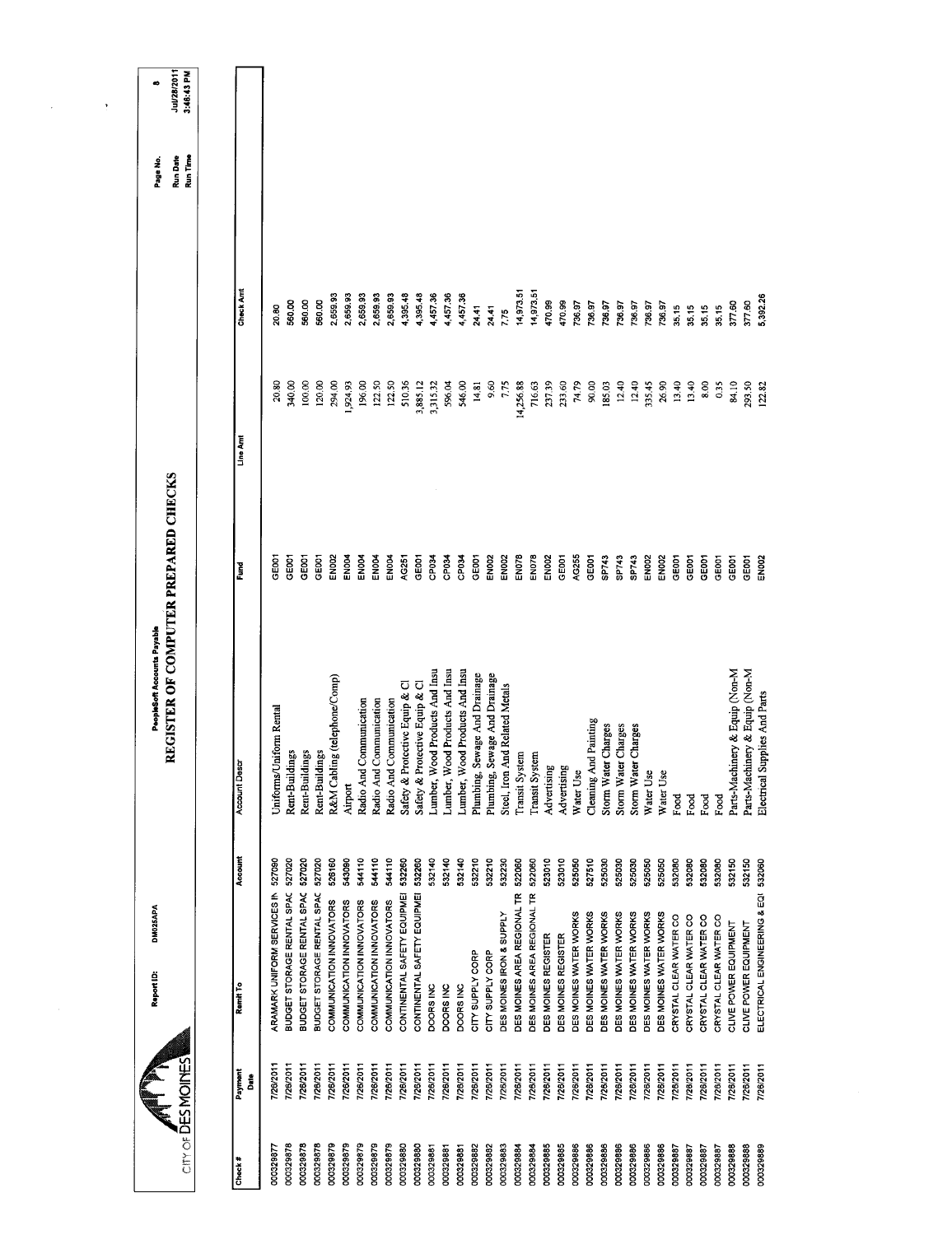| Check Amt<br>5,392.26<br>5,392.26<br>1,400.58<br>1,400.58<br>1,400.58<br>3,587.75<br>3,587.75<br>3,587.75<br>3,587.75<br>3,587.75<br>3,587.75<br>3,587.75<br>3,587.75<br>3,587.75<br>3,587.75<br>3,587.75<br>3,587.75<br>5,392.26<br>1,400.58<br>1,400.58<br>1,400.58<br>1,400.58<br>3,587.75<br>3,587.75<br>3,587.75<br>3,587.75<br>3,587.75<br>3,587.75<br>3,587.75<br>3,587.75<br>3,58775<br>3,58775<br>3,587.75<br>146.28<br>2.87<br>81.16<br>200.28<br>4,988.00<br>106.18<br>123.50<br>105.00<br>70.00<br>525.00<br>60.00<br>60.00<br>60,00<br>60,00<br>60.00<br>60.00<br>60.00<br>146.28<br>2.87<br>16.54<br>140.94<br>54.65<br>16.54<br>145.75<br>112.25<br>105.50<br>60.00<br>60,00<br>60.00<br>60.00<br>60.00<br>60.00<br>60.00<br>621.05<br>444.68<br>120.75<br>60.00<br>Line Amt<br>AG251<br>GE001<br>GEOOT<br>GE001<br>GE001<br>EN <sub>002</sub><br>AG251<br>AG251<br>AG251<br>AG251<br>AG251<br><b>EN301</b><br>GE001<br>GEOCH<br>GE001<br>GE001<br>GE001<br>GEOOT<br>GEOOT<br>GE001<br>GE001<br>GEOOT<br>AG251<br>AG251<br>EN301<br>EN301<br>EN301<br>EN301<br>GE001<br>GED01<br>GE <sub>001</sub><br>GE001<br>EN <sub>002</sub><br>EN301<br>GE <sub>001</sub><br>Fund<br>Parts-Machinery & Equip (Non-M<br>R&M-Fixed Plant Equipment<br>Electrical Supplies And Parts<br>Electrical Supplies And Parts<br>Medical And Laboratory<br>Medical And Laboratory<br>Medical And Laboratory<br>Medical And Laboratory<br>Medical And Laboratory<br>Medical And Laboratory<br>Medical And Laboratory<br>Wearing Apparel<br>Wearing Apparel<br>Wearing Apparel<br>Wearing Apparel<br>Wearing Apparel<br>Wearing Apparel<br>Wearing Apparel<br>Wearing Apparel<br>Wearing Apparel<br>Wearing Apparel<br>Wearing Apparel<br>Wearing Apparel<br>Wearing Apparel<br>Wearing Apparel<br>Hardware Items<br>Wearing Apparel<br>Wearing Appare<br>Wearing Appare<br>Wearing Apparel<br>Wearing Appare<br>Wearing Apparel<br>Wearing Appare<br>Wearing Apparel<br>Wearing Appare<br>Account Descr<br>Account<br>526030<br>532060<br>532060<br>532150<br>532160<br>532160<br>532160<br>532160<br>532160<br>532160<br>532250<br>532250<br>532250<br>532250<br>532250<br>532250<br>532250<br>532250<br>532250<br>532250<br>532250<br>532250<br>532250<br>532250<br>532250<br>532250<br>532250<br>532250<br>532250<br>532250<br>532100<br>532160<br>532250<br>532250<br>532250<br>ELECTRICAL ENGINEERING & EQI<br>ELECTRICAL ENGINEERING & EQI<br>ELECTRICAL ENGINEERING & EQI<br>G&L CLOTHING COMPANY<br>G&L CLOTHING COMPANY<br>G & L CLOTHING COMPANY<br>G&L CLOTHING COMPANY<br>G & L CLOTHING COMPANY<br>G & L CLOTHING COMPANY<br>G & L CLOTHING COMPANY<br>G & L CLOTHING COMPANY<br>G & L CLOTHING COMPANY<br>G & L CLOTHING COMPANY<br>G & L CLOTHING COMPANY<br>G & L CLOTHING COMPANY<br>G & L CLOTHING COMPANY<br>G & L CLOTHING COMPANY<br>G & L CLOTHING COMPANY<br>G & L CLOTHING COMPANY<br>G & L CLOTHING COMPANY<br>G & L CLOTHING COMPANY<br>G & L CLOTHING COMPANY<br>G & L CLOTHING COMPANY<br>G & L CLOTHING COMPANY<br>G & L CLOTHING COMPANY<br>G & L CLOTHING COMPANY<br>ELECTRIC MOTORS CORP<br>FISHER SCIENTIFIC CO<br>FISHER SCIENTIFIC CO<br>FISHER SCIENTIFIC CO<br>FISHER SCIENTIFIC CO<br>FISHER SCIENTIFIC CO<br>FISHER SCIENTIFIC CO<br>FISHER SCIENTIFIC CO<br>FASTENAL COMPANY<br>Remit To<br>7/26/2011<br>//26/2011<br>7/26/2011<br>7/26/2011<br>7/26/2011<br>7/26/2011<br>7/26/2011<br>7/26/2011<br>7/26/2011<br>7/26/2011<br>778/2011<br>7/26/2011<br>726/2011<br>7/26/2011<br>7/26/2011<br>7/26/2011<br>7/26/2011<br>7/26/2011<br>7/26/2011<br>7/26/2011<br>7/26/2011<br>7/26/2011<br>7/26/2011<br>7/26/2011<br>726/2011<br>7/26/2011<br>7/26/2011<br>1/26/2011<br>7/26/2011<br>7/26/2011<br>7/26/2011<br>7/26/2011<br>//26/2011<br>7/26/2011<br>7/26/2011<br>Payment<br>Date | $CITY OF$ DES MOINES | DM025APA<br>Report ID: | REGISTER OF COMPUTER PREPARED CHECKS<br>PeopleSoft Accounts Payable |  | Run Date<br>Run Time<br>Page No. | Jul/28/2011<br>3:46:43 PM<br>œ |
|-----------------------------------------------------------------------------------------------------------------------------------------------------------------------------------------------------------------------------------------------------------------------------------------------------------------------------------------------------------------------------------------------------------------------------------------------------------------------------------------------------------------------------------------------------------------------------------------------------------------------------------------------------------------------------------------------------------------------------------------------------------------------------------------------------------------------------------------------------------------------------------------------------------------------------------------------------------------------------------------------------------------------------------------------------------------------------------------------------------------------------------------------------------------------------------------------------------------------------------------------------------------------------------------------------------------------------------------------------------------------------------------------------------------------------------------------------------------------------------------------------------------------------------------------------------------------------------------------------------------------------------------------------------------------------------------------------------------------------------------------------------------------------------------------------------------------------------------------------------------------------------------------------------------------------------------------------------------------------------------------------------------------------------------------------------------------------------------------------------------------------------------------------------------------------------------------------------------------------------------------------------------------------------------------------------------------------------------------------------------------------------------------------------------------------------------------------------------------------------------------------------------------------------------------------------------------------------------------------------------------------------------------------------------------------------------------------------------------------------------------------------------------------------------------------------------------------------------------------------------------------------------------------------------------------------------------------------------------------------------------------------------------------------------------------------------------------------------------------------------------------------------------------------------------------------------------------------------------------------------------------------------------------------------------------------------------------------------------------------------------------------------------------------------------------------------------------------------------------------------------------------------------------------------------------------------------------------------------------------------------------------------------------------------------------------------------------------------------------------------------------------------------------------------------------------------|----------------------|------------------------|---------------------------------------------------------------------|--|----------------------------------|--------------------------------|
|                                                                                                                                                                                                                                                                                                                                                                                                                                                                                                                                                                                                                                                                                                                                                                                                                                                                                                                                                                                                                                                                                                                                                                                                                                                                                                                                                                                                                                                                                                                                                                                                                                                                                                                                                                                                                                                                                                                                                                                                                                                                                                                                                                                                                                                                                                                                                                                                                                                                                                                                                                                                                                                                                                                                                                                                                                                                                                                                                                                                                                                                                                                                                                                                                                                                                                                                                                                                                                                                                                                                                                                                                                                                                                                                                                                                                 |                      |                        |                                                                     |  |                                  |                                |
| 000329889                                                                                                                                                                                                                                                                                                                                                                                                                                                                                                                                                                                                                                                                                                                                                                                                                                                                                                                                                                                                                                                                                                                                                                                                                                                                                                                                                                                                                                                                                                                                                                                                                                                                                                                                                                                                                                                                                                                                                                                                                                                                                                                                                                                                                                                                                                                                                                                                                                                                                                                                                                                                                                                                                                                                                                                                                                                                                                                                                                                                                                                                                                                                                                                                                                                                                                                                                                                                                                                                                                                                                                                                                                                                                                                                                                                                       | Check#               |                        |                                                                     |  |                                  |                                |
|                                                                                                                                                                                                                                                                                                                                                                                                                                                                                                                                                                                                                                                                                                                                                                                                                                                                                                                                                                                                                                                                                                                                                                                                                                                                                                                                                                                                                                                                                                                                                                                                                                                                                                                                                                                                                                                                                                                                                                                                                                                                                                                                                                                                                                                                                                                                                                                                                                                                                                                                                                                                                                                                                                                                                                                                                                                                                                                                                                                                                                                                                                                                                                                                                                                                                                                                                                                                                                                                                                                                                                                                                                                                                                                                                                                                                 |                      |                        |                                                                     |  |                                  |                                |
| 000329889                                                                                                                                                                                                                                                                                                                                                                                                                                                                                                                                                                                                                                                                                                                                                                                                                                                                                                                                                                                                                                                                                                                                                                                                                                                                                                                                                                                                                                                                                                                                                                                                                                                                                                                                                                                                                                                                                                                                                                                                                                                                                                                                                                                                                                                                                                                                                                                                                                                                                                                                                                                                                                                                                                                                                                                                                                                                                                                                                                                                                                                                                                                                                                                                                                                                                                                                                                                                                                                                                                                                                                                                                                                                                                                                                                                                       | 000329889            |                        |                                                                     |  |                                  |                                |
|                                                                                                                                                                                                                                                                                                                                                                                                                                                                                                                                                                                                                                                                                                                                                                                                                                                                                                                                                                                                                                                                                                                                                                                                                                                                                                                                                                                                                                                                                                                                                                                                                                                                                                                                                                                                                                                                                                                                                                                                                                                                                                                                                                                                                                                                                                                                                                                                                                                                                                                                                                                                                                                                                                                                                                                                                                                                                                                                                                                                                                                                                                                                                                                                                                                                                                                                                                                                                                                                                                                                                                                                                                                                                                                                                                                                                 |                      |                        |                                                                     |  |                                  |                                |
|                                                                                                                                                                                                                                                                                                                                                                                                                                                                                                                                                                                                                                                                                                                                                                                                                                                                                                                                                                                                                                                                                                                                                                                                                                                                                                                                                                                                                                                                                                                                                                                                                                                                                                                                                                                                                                                                                                                                                                                                                                                                                                                                                                                                                                                                                                                                                                                                                                                                                                                                                                                                                                                                                                                                                                                                                                                                                                                                                                                                                                                                                                                                                                                                                                                                                                                                                                                                                                                                                                                                                                                                                                                                                                                                                                                                                 | 068622000            |                        |                                                                     |  |                                  |                                |
|                                                                                                                                                                                                                                                                                                                                                                                                                                                                                                                                                                                                                                                                                                                                                                                                                                                                                                                                                                                                                                                                                                                                                                                                                                                                                                                                                                                                                                                                                                                                                                                                                                                                                                                                                                                                                                                                                                                                                                                                                                                                                                                                                                                                                                                                                                                                                                                                                                                                                                                                                                                                                                                                                                                                                                                                                                                                                                                                                                                                                                                                                                                                                                                                                                                                                                                                                                                                                                                                                                                                                                                                                                                                                                                                                                                                                 | 000329891            |                        |                                                                     |  |                                  |                                |
| 000329892<br>300329892                                                                                                                                                                                                                                                                                                                                                                                                                                                                                                                                                                                                                                                                                                                                                                                                                                                                                                                                                                                                                                                                                                                                                                                                                                                                                                                                                                                                                                                                                                                                                                                                                                                                                                                                                                                                                                                                                                                                                                                                                                                                                                                                                                                                                                                                                                                                                                                                                                                                                                                                                                                                                                                                                                                                                                                                                                                                                                                                                                                                                                                                                                                                                                                                                                                                                                                                                                                                                                                                                                                                                                                                                                                                                                                                                                                          | 000329892            |                        |                                                                     |  |                                  |                                |
|                                                                                                                                                                                                                                                                                                                                                                                                                                                                                                                                                                                                                                                                                                                                                                                                                                                                                                                                                                                                                                                                                                                                                                                                                                                                                                                                                                                                                                                                                                                                                                                                                                                                                                                                                                                                                                                                                                                                                                                                                                                                                                                                                                                                                                                                                                                                                                                                                                                                                                                                                                                                                                                                                                                                                                                                                                                                                                                                                                                                                                                                                                                                                                                                                                                                                                                                                                                                                                                                                                                                                                                                                                                                                                                                                                                                                 | 000329892            |                        |                                                                     |  |                                  |                                |
| 000329892<br>000329893<br>000329893<br>000329893<br>000329893<br>000329892<br>000329893                                                                                                                                                                                                                                                                                                                                                                                                                                                                                                                                                                                                                                                                                                                                                                                                                                                                                                                                                                                                                                                                                                                                                                                                                                                                                                                                                                                                                                                                                                                                                                                                                                                                                                                                                                                                                                                                                                                                                                                                                                                                                                                                                                                                                                                                                                                                                                                                                                                                                                                                                                                                                                                                                                                                                                                                                                                                                                                                                                                                                                                                                                                                                                                                                                                                                                                                                                                                                                                                                                                                                                                                                                                                                                                         |                      |                        |                                                                     |  |                                  |                                |
| 000329893<br>000329893<br>000329893<br>000329893<br>000329893<br>000329893<br>000329893<br>000329893<br>000329893<br>000329893<br>000329893<br>000329893<br>000329893<br>000329893<br>000329893<br>000329893<br>000329893<br>000329892                                                                                                                                                                                                                                                                                                                                                                                                                                                                                                                                                                                                                                                                                                                                                                                                                                                                                                                                                                                                                                                                                                                                                                                                                                                                                                                                                                                                                                                                                                                                                                                                                                                                                                                                                                                                                                                                                                                                                                                                                                                                                                                                                                                                                                                                                                                                                                                                                                                                                                                                                                                                                                                                                                                                                                                                                                                                                                                                                                                                                                                                                                                                                                                                                                                                                                                                                                                                                                                                                                                                                                          |                      |                        |                                                                     |  |                                  |                                |
| 000329893                                                                                                                                                                                                                                                                                                                                                                                                                                                                                                                                                                                                                                                                                                                                                                                                                                                                                                                                                                                                                                                                                                                                                                                                                                                                                                                                                                                                                                                                                                                                                                                                                                                                                                                                                                                                                                                                                                                                                                                                                                                                                                                                                                                                                                                                                                                                                                                                                                                                                                                                                                                                                                                                                                                                                                                                                                                                                                                                                                                                                                                                                                                                                                                                                                                                                                                                                                                                                                                                                                                                                                                                                                                                                                                                                                                                       |                      |                        |                                                                     |  |                                  |                                |
|                                                                                                                                                                                                                                                                                                                                                                                                                                                                                                                                                                                                                                                                                                                                                                                                                                                                                                                                                                                                                                                                                                                                                                                                                                                                                                                                                                                                                                                                                                                                                                                                                                                                                                                                                                                                                                                                                                                                                                                                                                                                                                                                                                                                                                                                                                                                                                                                                                                                                                                                                                                                                                                                                                                                                                                                                                                                                                                                                                                                                                                                                                                                                                                                                                                                                                                                                                                                                                                                                                                                                                                                                                                                                                                                                                                                                 |                      |                        |                                                                     |  |                                  |                                |
|                                                                                                                                                                                                                                                                                                                                                                                                                                                                                                                                                                                                                                                                                                                                                                                                                                                                                                                                                                                                                                                                                                                                                                                                                                                                                                                                                                                                                                                                                                                                                                                                                                                                                                                                                                                                                                                                                                                                                                                                                                                                                                                                                                                                                                                                                                                                                                                                                                                                                                                                                                                                                                                                                                                                                                                                                                                                                                                                                                                                                                                                                                                                                                                                                                                                                                                                                                                                                                                                                                                                                                                                                                                                                                                                                                                                                 |                      |                        |                                                                     |  |                                  |                                |
|                                                                                                                                                                                                                                                                                                                                                                                                                                                                                                                                                                                                                                                                                                                                                                                                                                                                                                                                                                                                                                                                                                                                                                                                                                                                                                                                                                                                                                                                                                                                                                                                                                                                                                                                                                                                                                                                                                                                                                                                                                                                                                                                                                                                                                                                                                                                                                                                                                                                                                                                                                                                                                                                                                                                                                                                                                                                                                                                                                                                                                                                                                                                                                                                                                                                                                                                                                                                                                                                                                                                                                                                                                                                                                                                                                                                                 |                      |                        |                                                                     |  |                                  |                                |
|                                                                                                                                                                                                                                                                                                                                                                                                                                                                                                                                                                                                                                                                                                                                                                                                                                                                                                                                                                                                                                                                                                                                                                                                                                                                                                                                                                                                                                                                                                                                                                                                                                                                                                                                                                                                                                                                                                                                                                                                                                                                                                                                                                                                                                                                                                                                                                                                                                                                                                                                                                                                                                                                                                                                                                                                                                                                                                                                                                                                                                                                                                                                                                                                                                                                                                                                                                                                                                                                                                                                                                                                                                                                                                                                                                                                                 |                      |                        |                                                                     |  |                                  |                                |
|                                                                                                                                                                                                                                                                                                                                                                                                                                                                                                                                                                                                                                                                                                                                                                                                                                                                                                                                                                                                                                                                                                                                                                                                                                                                                                                                                                                                                                                                                                                                                                                                                                                                                                                                                                                                                                                                                                                                                                                                                                                                                                                                                                                                                                                                                                                                                                                                                                                                                                                                                                                                                                                                                                                                                                                                                                                                                                                                                                                                                                                                                                                                                                                                                                                                                                                                                                                                                                                                                                                                                                                                                                                                                                                                                                                                                 |                      |                        |                                                                     |  |                                  |                                |
|                                                                                                                                                                                                                                                                                                                                                                                                                                                                                                                                                                                                                                                                                                                                                                                                                                                                                                                                                                                                                                                                                                                                                                                                                                                                                                                                                                                                                                                                                                                                                                                                                                                                                                                                                                                                                                                                                                                                                                                                                                                                                                                                                                                                                                                                                                                                                                                                                                                                                                                                                                                                                                                                                                                                                                                                                                                                                                                                                                                                                                                                                                                                                                                                                                                                                                                                                                                                                                                                                                                                                                                                                                                                                                                                                                                                                 |                      |                        |                                                                     |  |                                  |                                |
|                                                                                                                                                                                                                                                                                                                                                                                                                                                                                                                                                                                                                                                                                                                                                                                                                                                                                                                                                                                                                                                                                                                                                                                                                                                                                                                                                                                                                                                                                                                                                                                                                                                                                                                                                                                                                                                                                                                                                                                                                                                                                                                                                                                                                                                                                                                                                                                                                                                                                                                                                                                                                                                                                                                                                                                                                                                                                                                                                                                                                                                                                                                                                                                                                                                                                                                                                                                                                                                                                                                                                                                                                                                                                                                                                                                                                 |                      |                        |                                                                     |  |                                  |                                |
|                                                                                                                                                                                                                                                                                                                                                                                                                                                                                                                                                                                                                                                                                                                                                                                                                                                                                                                                                                                                                                                                                                                                                                                                                                                                                                                                                                                                                                                                                                                                                                                                                                                                                                                                                                                                                                                                                                                                                                                                                                                                                                                                                                                                                                                                                                                                                                                                                                                                                                                                                                                                                                                                                                                                                                                                                                                                                                                                                                                                                                                                                                                                                                                                                                                                                                                                                                                                                                                                                                                                                                                                                                                                                                                                                                                                                 |                      |                        |                                                                     |  |                                  |                                |
|                                                                                                                                                                                                                                                                                                                                                                                                                                                                                                                                                                                                                                                                                                                                                                                                                                                                                                                                                                                                                                                                                                                                                                                                                                                                                                                                                                                                                                                                                                                                                                                                                                                                                                                                                                                                                                                                                                                                                                                                                                                                                                                                                                                                                                                                                                                                                                                                                                                                                                                                                                                                                                                                                                                                                                                                                                                                                                                                                                                                                                                                                                                                                                                                                                                                                                                                                                                                                                                                                                                                                                                                                                                                                                                                                                                                                 |                      |                        |                                                                     |  |                                  |                                |
|                                                                                                                                                                                                                                                                                                                                                                                                                                                                                                                                                                                                                                                                                                                                                                                                                                                                                                                                                                                                                                                                                                                                                                                                                                                                                                                                                                                                                                                                                                                                                                                                                                                                                                                                                                                                                                                                                                                                                                                                                                                                                                                                                                                                                                                                                                                                                                                                                                                                                                                                                                                                                                                                                                                                                                                                                                                                                                                                                                                                                                                                                                                                                                                                                                                                                                                                                                                                                                                                                                                                                                                                                                                                                                                                                                                                                 |                      |                        |                                                                     |  |                                  |                                |
|                                                                                                                                                                                                                                                                                                                                                                                                                                                                                                                                                                                                                                                                                                                                                                                                                                                                                                                                                                                                                                                                                                                                                                                                                                                                                                                                                                                                                                                                                                                                                                                                                                                                                                                                                                                                                                                                                                                                                                                                                                                                                                                                                                                                                                                                                                                                                                                                                                                                                                                                                                                                                                                                                                                                                                                                                                                                                                                                                                                                                                                                                                                                                                                                                                                                                                                                                                                                                                                                                                                                                                                                                                                                                                                                                                                                                 |                      |                        |                                                                     |  |                                  |                                |
|                                                                                                                                                                                                                                                                                                                                                                                                                                                                                                                                                                                                                                                                                                                                                                                                                                                                                                                                                                                                                                                                                                                                                                                                                                                                                                                                                                                                                                                                                                                                                                                                                                                                                                                                                                                                                                                                                                                                                                                                                                                                                                                                                                                                                                                                                                                                                                                                                                                                                                                                                                                                                                                                                                                                                                                                                                                                                                                                                                                                                                                                                                                                                                                                                                                                                                                                                                                                                                                                                                                                                                                                                                                                                                                                                                                                                 |                      |                        |                                                                     |  |                                  |                                |
|                                                                                                                                                                                                                                                                                                                                                                                                                                                                                                                                                                                                                                                                                                                                                                                                                                                                                                                                                                                                                                                                                                                                                                                                                                                                                                                                                                                                                                                                                                                                                                                                                                                                                                                                                                                                                                                                                                                                                                                                                                                                                                                                                                                                                                                                                                                                                                                                                                                                                                                                                                                                                                                                                                                                                                                                                                                                                                                                                                                                                                                                                                                                                                                                                                                                                                                                                                                                                                                                                                                                                                                                                                                                                                                                                                                                                 |                      |                        |                                                                     |  |                                  |                                |
|                                                                                                                                                                                                                                                                                                                                                                                                                                                                                                                                                                                                                                                                                                                                                                                                                                                                                                                                                                                                                                                                                                                                                                                                                                                                                                                                                                                                                                                                                                                                                                                                                                                                                                                                                                                                                                                                                                                                                                                                                                                                                                                                                                                                                                                                                                                                                                                                                                                                                                                                                                                                                                                                                                                                                                                                                                                                                                                                                                                                                                                                                                                                                                                                                                                                                                                                                                                                                                                                                                                                                                                                                                                                                                                                                                                                                 |                      |                        |                                                                     |  |                                  |                                |
|                                                                                                                                                                                                                                                                                                                                                                                                                                                                                                                                                                                                                                                                                                                                                                                                                                                                                                                                                                                                                                                                                                                                                                                                                                                                                                                                                                                                                                                                                                                                                                                                                                                                                                                                                                                                                                                                                                                                                                                                                                                                                                                                                                                                                                                                                                                                                                                                                                                                                                                                                                                                                                                                                                                                                                                                                                                                                                                                                                                                                                                                                                                                                                                                                                                                                                                                                                                                                                                                                                                                                                                                                                                                                                                                                                                                                 |                      |                        |                                                                     |  |                                  |                                |
|                                                                                                                                                                                                                                                                                                                                                                                                                                                                                                                                                                                                                                                                                                                                                                                                                                                                                                                                                                                                                                                                                                                                                                                                                                                                                                                                                                                                                                                                                                                                                                                                                                                                                                                                                                                                                                                                                                                                                                                                                                                                                                                                                                                                                                                                                                                                                                                                                                                                                                                                                                                                                                                                                                                                                                                                                                                                                                                                                                                                                                                                                                                                                                                                                                                                                                                                                                                                                                                                                                                                                                                                                                                                                                                                                                                                                 |                      |                        |                                                                     |  |                                  |                                |
|                                                                                                                                                                                                                                                                                                                                                                                                                                                                                                                                                                                                                                                                                                                                                                                                                                                                                                                                                                                                                                                                                                                                                                                                                                                                                                                                                                                                                                                                                                                                                                                                                                                                                                                                                                                                                                                                                                                                                                                                                                                                                                                                                                                                                                                                                                                                                                                                                                                                                                                                                                                                                                                                                                                                                                                                                                                                                                                                                                                                                                                                                                                                                                                                                                                                                                                                                                                                                                                                                                                                                                                                                                                                                                                                                                                                                 |                      |                        |                                                                     |  |                                  |                                |
|                                                                                                                                                                                                                                                                                                                                                                                                                                                                                                                                                                                                                                                                                                                                                                                                                                                                                                                                                                                                                                                                                                                                                                                                                                                                                                                                                                                                                                                                                                                                                                                                                                                                                                                                                                                                                                                                                                                                                                                                                                                                                                                                                                                                                                                                                                                                                                                                                                                                                                                                                                                                                                                                                                                                                                                                                                                                                                                                                                                                                                                                                                                                                                                                                                                                                                                                                                                                                                                                                                                                                                                                                                                                                                                                                                                                                 |                      |                        |                                                                     |  |                                  |                                |
|                                                                                                                                                                                                                                                                                                                                                                                                                                                                                                                                                                                                                                                                                                                                                                                                                                                                                                                                                                                                                                                                                                                                                                                                                                                                                                                                                                                                                                                                                                                                                                                                                                                                                                                                                                                                                                                                                                                                                                                                                                                                                                                                                                                                                                                                                                                                                                                                                                                                                                                                                                                                                                                                                                                                                                                                                                                                                                                                                                                                                                                                                                                                                                                                                                                                                                                                                                                                                                                                                                                                                                                                                                                                                                                                                                                                                 |                      |                        |                                                                     |  |                                  |                                |
|                                                                                                                                                                                                                                                                                                                                                                                                                                                                                                                                                                                                                                                                                                                                                                                                                                                                                                                                                                                                                                                                                                                                                                                                                                                                                                                                                                                                                                                                                                                                                                                                                                                                                                                                                                                                                                                                                                                                                                                                                                                                                                                                                                                                                                                                                                                                                                                                                                                                                                                                                                                                                                                                                                                                                                                                                                                                                                                                                                                                                                                                                                                                                                                                                                                                                                                                                                                                                                                                                                                                                                                                                                                                                                                                                                                                                 |                      |                        |                                                                     |  |                                  |                                |
|                                                                                                                                                                                                                                                                                                                                                                                                                                                                                                                                                                                                                                                                                                                                                                                                                                                                                                                                                                                                                                                                                                                                                                                                                                                                                                                                                                                                                                                                                                                                                                                                                                                                                                                                                                                                                                                                                                                                                                                                                                                                                                                                                                                                                                                                                                                                                                                                                                                                                                                                                                                                                                                                                                                                                                                                                                                                                                                                                                                                                                                                                                                                                                                                                                                                                                                                                                                                                                                                                                                                                                                                                                                                                                                                                                                                                 |                      |                        |                                                                     |  |                                  |                                |
|                                                                                                                                                                                                                                                                                                                                                                                                                                                                                                                                                                                                                                                                                                                                                                                                                                                                                                                                                                                                                                                                                                                                                                                                                                                                                                                                                                                                                                                                                                                                                                                                                                                                                                                                                                                                                                                                                                                                                                                                                                                                                                                                                                                                                                                                                                                                                                                                                                                                                                                                                                                                                                                                                                                                                                                                                                                                                                                                                                                                                                                                                                                                                                                                                                                                                                                                                                                                                                                                                                                                                                                                                                                                                                                                                                                                                 |                      |                        |                                                                     |  |                                  |                                |
|                                                                                                                                                                                                                                                                                                                                                                                                                                                                                                                                                                                                                                                                                                                                                                                                                                                                                                                                                                                                                                                                                                                                                                                                                                                                                                                                                                                                                                                                                                                                                                                                                                                                                                                                                                                                                                                                                                                                                                                                                                                                                                                                                                                                                                                                                                                                                                                                                                                                                                                                                                                                                                                                                                                                                                                                                                                                                                                                                                                                                                                                                                                                                                                                                                                                                                                                                                                                                                                                                                                                                                                                                                                                                                                                                                                                                 |                      |                        |                                                                     |  |                                  |                                |
|                                                                                                                                                                                                                                                                                                                                                                                                                                                                                                                                                                                                                                                                                                                                                                                                                                                                                                                                                                                                                                                                                                                                                                                                                                                                                                                                                                                                                                                                                                                                                                                                                                                                                                                                                                                                                                                                                                                                                                                                                                                                                                                                                                                                                                                                                                                                                                                                                                                                                                                                                                                                                                                                                                                                                                                                                                                                                                                                                                                                                                                                                                                                                                                                                                                                                                                                                                                                                                                                                                                                                                                                                                                                                                                                                                                                                 |                      |                        |                                                                     |  |                                  |                                |
|                                                                                                                                                                                                                                                                                                                                                                                                                                                                                                                                                                                                                                                                                                                                                                                                                                                                                                                                                                                                                                                                                                                                                                                                                                                                                                                                                                                                                                                                                                                                                                                                                                                                                                                                                                                                                                                                                                                                                                                                                                                                                                                                                                                                                                                                                                                                                                                                                                                                                                                                                                                                                                                                                                                                                                                                                                                                                                                                                                                                                                                                                                                                                                                                                                                                                                                                                                                                                                                                                                                                                                                                                                                                                                                                                                                                                 |                      |                        |                                                                     |  |                                  |                                |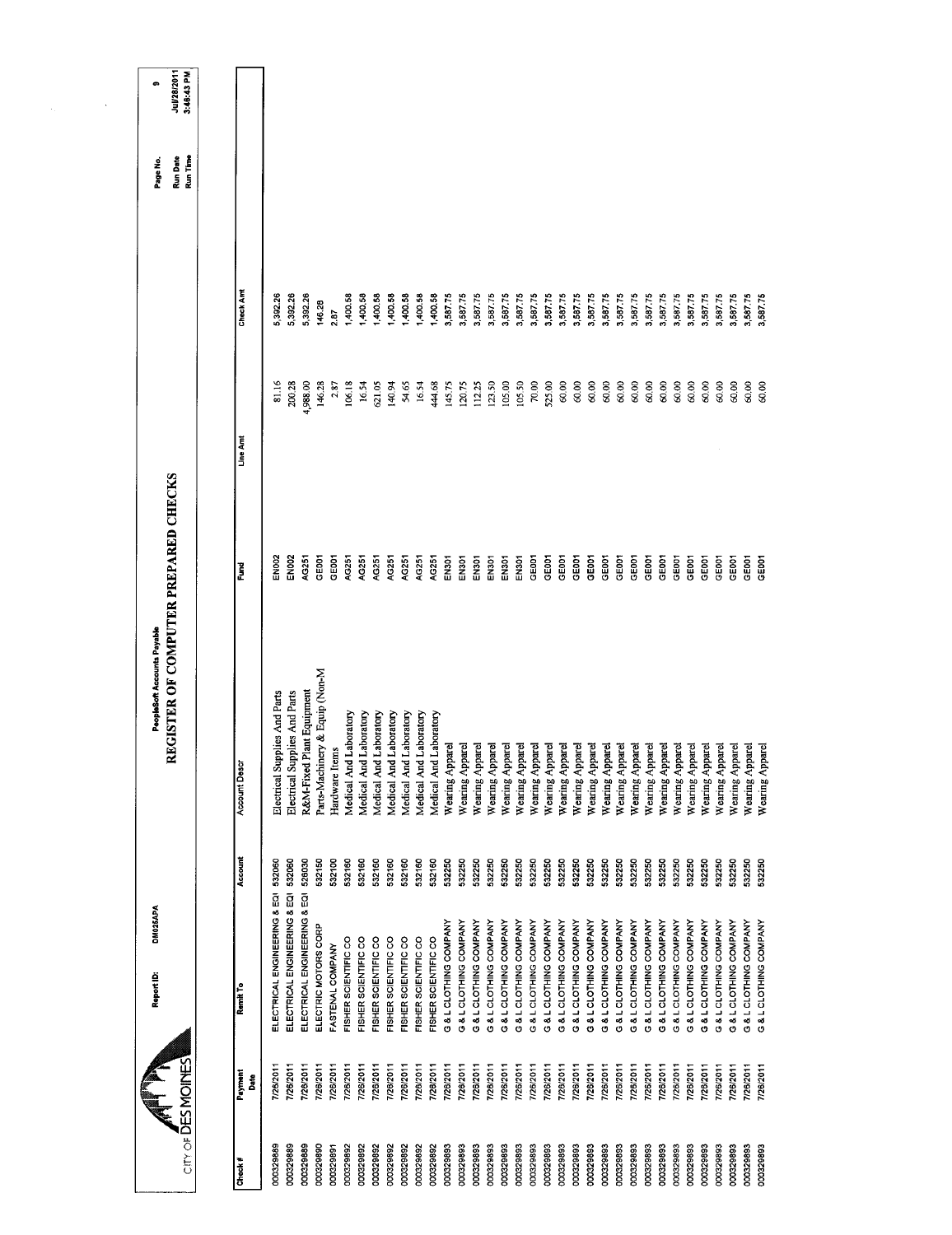| CITY OF DES MOINES                | <b>DM025APA</b><br>Report ID: |         | REGISTER OF COMPUTER PREPARED CHECKS<br>PeopleSoft Accounts Payable |                   |           |           | Run Time<br>Run Date<br>Page No. | Jul/28/2011<br>3:46:43 PM<br>÷ |
|-----------------------------------|-------------------------------|---------|---------------------------------------------------------------------|-------------------|-----------|-----------|----------------------------------|--------------------------------|
|                                   |                               |         |                                                                     |                   |           |           |                                  |                                |
| Payment<br><b>Bate</b><br>Check # | Remit To                      | Account | <b>Account Descr</b>                                                | Fund              | Line Amt  | Check Amt |                                  |                                |
| 7/26/2011<br>000329893            | G & L CLOTHING COMPANY        | 532250  | Wearing Appare                                                      | GE001             | 60.00     | 3,587.75  |                                  |                                |
| 7/26/2011<br>000329893            | G & L CLOTHING COMPANY        | 532250  | Wearing Apparel                                                     | GE001             | 60,00     | 3,587.75  |                                  |                                |
| 126/2011<br>000329893             | G & L CLOTHING COMPANY        | 532250  | Wearing Apparel                                                     | GE001             | 60.00     | 3,587.75  |                                  |                                |
| 7/28/2011<br>000329893            | G & L CLOTHING COMPANY        | 532250  | Wearing Apparel                                                     | GEOOT             | 60,00     | 3,587.75  |                                  |                                |
| 1/26/2011<br>000329893            | G & L CLOTHING COMPANY        | 532250  | Wearing Appare                                                      | GE001             | 60.00     | 3,587.75  |                                  |                                |
| 7/26/2011<br>000329893            | G & L CLOTHING COMPANY        | 532250  | Wearing Apparel                                                     | GEOOT             | 60,00     | 3,587.75  |                                  |                                |
| 7/26/2011<br>000329893            | G & L CLOTHING COMPANY        | 532250  | Wearing Apparel                                                     | GE001             | 60.00     | 3,587.75  |                                  |                                |
| 7/26/2011<br>000329893            | G & L CLOTHING COMPANY        | 532250  | Wearing Apparel                                                     | GE001             | 60.00     | 3,587.75  |                                  |                                |
| 7/26/2011<br>000329893            | G & L CLOTHING COMPANY        | 532250  | Wearing Appare                                                      | GE001             | 60.00     | 3,58775   |                                  |                                |
| //26/2011<br>000329893            | G & L CLOTHING COMPANY        | 532250  | Wearing Apparel                                                     | GE001             | 60.00     | 3,587.75  |                                  |                                |
| 7/28/2011<br>000329893            | G & L CLOTHING COMPANY        | 532250  | Wearing Apparel                                                     | GE001             | 60,00     | 3,587.75  |                                  |                                |
| //26/2011<br>000329893            | G & L CLOTHING COMPANY        | 532250  | Wearing Apparel                                                     | GE001             | 60.00     | 3,587.75  |                                  |                                |
| 7/26/2011<br>000329893            | G & L CLOTHING COMPANY        | 532250  | Wearing Apparel                                                     | GE001             | 60.00     | 3,587.75  |                                  |                                |
| 7/26/2011<br>000329893            | G & L CLOTHING COMPANY        | 532250  | Wearing Apparel                                                     | GE001             | 60.00     | 3,587.75  |                                  |                                |
| 7/26/2011<br>000329893            | G& L CLOTHING COMPANY         | 532250  | Wearing Apparel                                                     | GE001             | 60.00     | 3.58775   |                                  |                                |
| 7/26/2011<br>000329893            | G & L CLOTHING COMPANY        | 532250  | Wearing Apparel                                                     | GE001             | 60.00     | 3,587.75  |                                  |                                |
| 7/26/2011<br>000329893            | G & L CLOTHING COMPANY        | 532250  | Wearing Apparel                                                     | GE001             | 60,00     | 3,587.75  |                                  |                                |
| 7/26/2011<br>000329893            | G & L CLOTHING COMPANY        | 532250  | Wearing Apparel                                                     | GE001             | 60.00     | 3,587.75  |                                  |                                |
| 7/26/2011<br>000329893            | G & L CLOTHING COMPANY        | 532250  | Wearing Apparel                                                     | GE001             | 60.00     | 3,58775   |                                  |                                |
| 726/2011<br>000329893             | G & L CLOTHING COMPANY        | 532250  | Wearing Apparel                                                     | GE001             | 60.00     | 3,587.75  |                                  |                                |
| 7/26/2011<br>000329893            | G & L CLOTHING COMPANY        | 532250  | Wearing Apparel                                                     | GE001             | 60.00     | 3,587.75  |                                  |                                |
| 7/26/2011<br>000329893            | G & L CLOTHING COMPANY        | 532250  | Wearing Apparel                                                     | GE001             | 60.00     | 3,587.75  |                                  |                                |
| 7/26/2011<br>000329893            | G & L CLOTHING COMPANY        | 532250  | Wearing Apparel                                                     | GEOOT             | 60.00     | 3,587.75  |                                  |                                |
| 7/26/2011<br>000329894            | GALE                          | 531025  | <b>Books/Print Materials</b>                                        | CP042             | 179.22    | 20,426.36 |                                  |                                |
| 7/26/2011<br>000329894            | GALE                          | 531025  | Books/Print Materials                                               | CP042             | 74.24     | 20,426.36 |                                  |                                |
| 7/26/2011<br>000329894            | GALE                          | 531025  | Materials<br><b>Books/Print</b>                                     | CP042             | 12,231.44 | 20,426.36 |                                  |                                |
| //26/2011<br>000329894            | <b>GALE</b>                   | 531025  | Materials<br><b>Books/Print</b>                                     | SP875             | 7,941.46  | 20,426.36 |                                  |                                |
| 7/26/2011<br>000329895            | GRAINGER INC                  | 532140  | Lumber, Wood Products And Insu                                      | GE001             | 5.33      | 5,930,22  |                                  |                                |
| 7/26/2011<br>000329895            | GRAINGER INC                  | 532140  | Lumber, Wood Products And Insu                                      | GE001             | 9.44      | 5,930 22  |                                  |                                |
| 7/26/2011<br>000329895            | GRAINGER INC                  | 532140  | Lumber, Wood Products And Insu                                      | GE001             | 59.08     | 5,930.22  |                                  |                                |
| 126/2011<br>000329895             | GRAINGER INC                  | 532140  | Lumber, Wood Products And Insu                                      | GE <sub>001</sub> | -69.35    | 5,930.22  |                                  |                                |
| 7/26/2011<br>000329895            | GRAINGER INC                  | 532140  | Lumber, Wood Products And Insu                                      | GE001             | 43.81     | 5,930 22  |                                  |                                |
| 1/26/2011<br>000329895            | <b>GRAINGER INC</b>           | 532140  | Lumber, Wood Products And Insu                                      | GE001             | 44.96     | 5,930.22  |                                  |                                |
| 126/2011<br>000329895             | GRAINGER INC                  | 532140  | Lumber, Wood Products And Insu                                      | GE001             | 89.30     | 5,930,22  |                                  |                                |
| 7/28/2011<br>000329895            | <b>GRAINGER INC</b>           | 532140  | Lumber, Wood Products And Insu                                      | GE001             | 17.91     | 5,930 22  |                                  |                                |
|                                   |                               |         |                                                                     |                   |           |           |                                  |                                |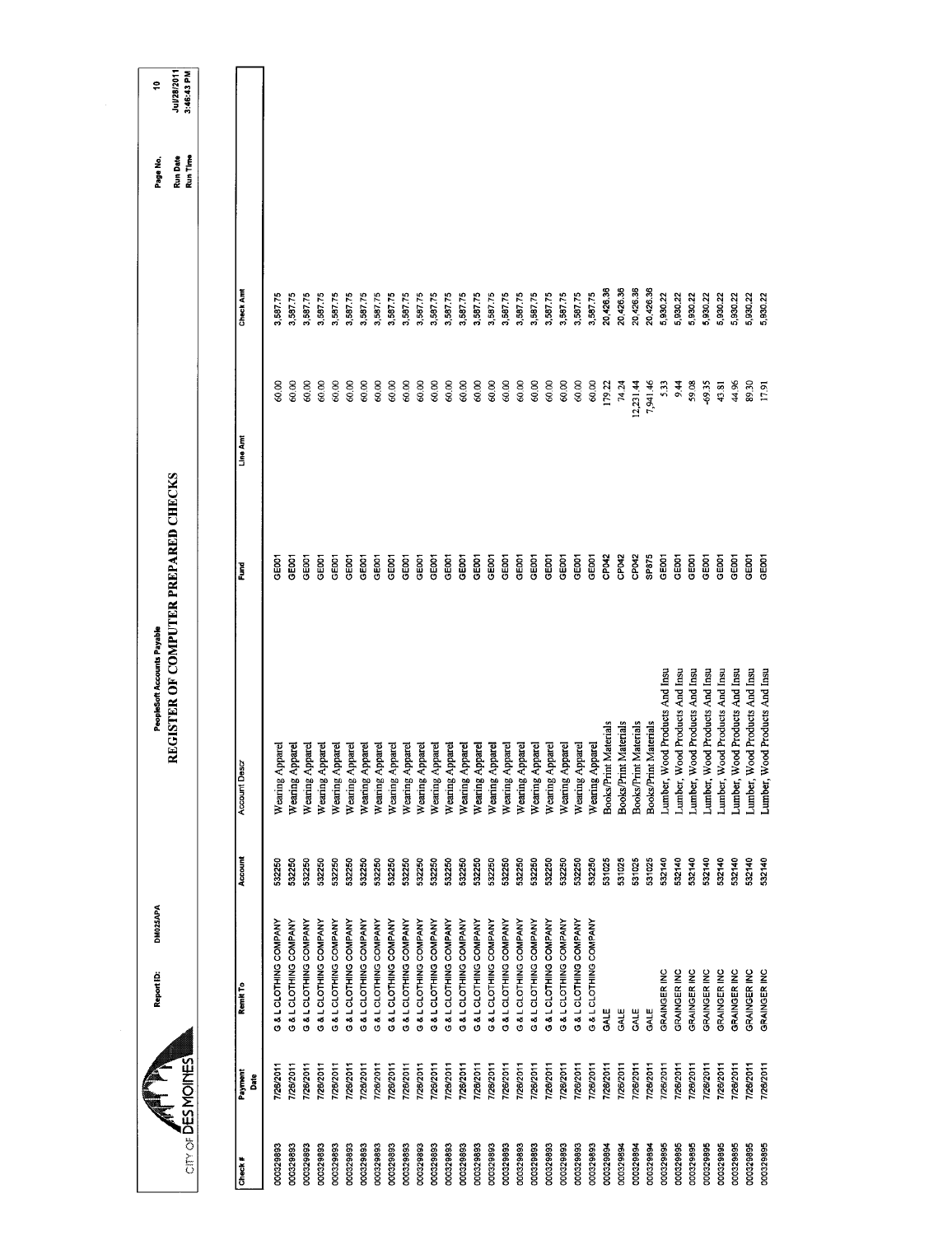| CITY OF DES MOINES |              | DM025APA<br>Report ID:  |         | REGISTER OF COMPUTER PREPARED CHECKS<br>PeopleSoft Accounts Payable |                    |          |                  | Run Date<br>Run Time<br>Page No. | Jul/28/2011<br>3:46:43 PM<br>÷ |
|--------------------|--------------|-------------------------|---------|---------------------------------------------------------------------|--------------------|----------|------------------|----------------------------------|--------------------------------|
|                    |              |                         |         |                                                                     |                    |          |                  |                                  |                                |
| Check #            | Payment<br>å | Remit To                | Account | Account Descr                                                       | č                  | Line Amt | <b>Check Amt</b> |                                  |                                |
| 000329895          | 7/26/2011    | GRAINGER INC            | 532140  | Lumber, Wood Products And Insu                                      | GEOOT              | 146.03   | 5,930.22         |                                  |                                |
| 000329895          | 7/26/2011    | GRAINGER INC            | 532140  | Lumber, Wood Products And Insu                                      | <b>GEOOT</b>       | 38.21    | 5,930.22         |                                  |                                |
| 000329895          | 7/26/2011    | GRAINGER INC            | 532150  | Parts-Machinery & Equip (Non-M                                      | EN <sub>002</sub>  | 2,244.42 | 5,930.22         |                                  |                                |
| 000329895          | 7/26/2011    | <b>GRAINGER INC</b>     | 532150  | Parts-Machinery & Equip (Non-M                                      | EN <sub>002</sub>  | 1,363.50 | 5,930.22         |                                  |                                |
| 000329895          | 7/26/2011    | GRAINGER INC            | 532150  | Parts-Machinery & Equip (Non-M                                      | EN <sub>DOZ</sub>  | 61.02    | 5,930.22         |                                  |                                |
| 000329895          | 7/26/2011    | GRAINGER INC            | 532150  | Parts-Machinery & Equip (Non-M                                      | EN002              | 173.26   | 5,930.22         |                                  |                                |
| 000329895          | 7/26/2011    | GRAINGER INC            | 532150  | Parts-Machinery & Equip (Non-M                                      | <b>EN002</b>       | 614.06   | 5,930,22         |                                  |                                |
| 000329895          | 7/26/2011    | GRAINGER INC            | 532170  | Minor Equipment And Hand Tools                                      | CP034              | 19.78    | 5,930.22         |                                  |                                |
| 000329895          | 7/26/2011    | GRAINGER INC            | 532140  | Lumber, Wood Products And Insu                                      | GEOOT              | 9.54     | 5,930.22         |                                  |                                |
| 000329895          | 7/26/2011    | GRAINGER INC            | 532140  | Lumber, Wood Products And Insu                                      | GEOOT              | 47.93    | 5,930.22         |                                  |                                |
| 000329895          | 7/26/2011    | <b>GRAINGER INC</b>     | 532140  | Lumber, Wood Products And Insu                                      | GEOCI              | 30.12    | 5,930.22         |                                  |                                |
| 000329895          | 7/26/2011    | GRAINGER INC            | 532140  | Lumber, Wood Products And Insu                                      | GEOOT              | 21.96    | 5,930.22         |                                  |                                |
| 000329895          | 7/26/2011    | GRAINGER INC            | 532060  | Electrical Supplies And Parts                                       | CP <sub>040</sub>  | 611.72   | 5,930.22         |                                  |                                |
| 000329895          | 7/26/2011    | GRAINGER INC            | 532100  | Hardware Items                                                      | CP <sub>034</sub>  | 3.30     | 5,930.22         |                                  |                                |
| 000329895          | 7/26/2011    | <b>GRAINGER INC</b>     | 532100  | Hardware Items                                                      | CP <sub>034</sub>  | 88.02    | 5,930.22         |                                  |                                |
| 000329895          | 7/26/2011    | <b>GRAINGER INC</b>     | 532100  | Hardware Items                                                      | CP <sub>O4</sub> 0 | 256.87   | 5,930.22         |                                  |                                |
| 000329896          | 7/26/2011    | THE GRAPHIC EDGE        | 532250  | Wearing Apparel                                                     | ET901              | 742.06   | 742.06           |                                  |                                |
| 000329897          | 7/26/2011    | GRAYBAR ELECTRIC CO INC | 532060  | Electrical Supplies And Parts                                       | CP034              | 20.14    | 3,382.77         |                                  |                                |
| 000329897          | 7/26/2011    | GRAYBAR ELECTRIC CO INC | 532060  | Electrical Supplies And Parts                                       | CP <sub>034</sub>  | 151.56   | 3,382.77         |                                  |                                |
| 000329897          | 7/26/2011    | GRAYBAR ELECTRIC CO INC | 532060  | Electrical Supplies And Parts                                       | CP <sub>034</sub>  | 15.22    | 3,382.77         |                                  |                                |
| 000329897          | 7/26/2011    | GRAYBAR ELECTRIC CO INC | 532060  | Electrical Supplies And Parts                                       | CP <sub>034</sub>  | 24.78    | 3,382.77         |                                  |                                |
| 100329897          | 1/26/2011    | GRAYBAR ELECTRIC CO INC | 532060  | Electrical Supplies And Parts                                       | CP034              | 215.34   | 3,382.77         |                                  |                                |
| 000329897          | 7/26/2011    | GRAYBAR ELECTRIC CO INC | 532060  | Electrical Supplies And Parts                                       | CP <sub>034</sub>  | 339.03   | 3,382.77         |                                  |                                |
| 000329897          | 7/26/2011    | GRAYBAR ELECTRIC CO INC | 532060  | Electrical Supplies And Parts                                       | CP <sub>034</sub>  | 2.00     | 3,382.77         |                                  |                                |
| 100329897          | 1/26/2011    | GRAYBAR ELECTRIC CO INC | 532060  | Electrical Supplies And Parts                                       | CP034              | 440.84   | 3,382.77         |                                  |                                |
| 000329897          | 7/26/2011    | GRAYBAR ELECTRIC CO INC | 532060  | Electrical Supplies And Parts                                       | CP <sub>034</sub>  | 228.82   | 3,382.77         |                                  |                                |
| 000329897          | 7/26/2011    | GRAYBAR ELECTRIC CO INC | 532060  | Electrical Supplies And Parts                                       | CP <sub>034</sub>  | $-10.44$ | 3,382.77         |                                  |                                |
| 168622000          | 1/26/2011    | GRAYBAR ELECTRIC CO INC | 532060  | Electrical Supplies And Parts                                       | CP034              | 17.10    | 3,382.77         |                                  |                                |
| 000329897          | 7/26/2011    | GRAYBAR ELECTRIC CO INC | 532060  | Electrical Supplies And Parts                                       | CP <sub>034</sub>  | 313.20   | 3,382.77         |                                  |                                |
| 000329897          | 7/26/2011    | GRAYBAR ELECTRIC CO INC | 532060  | Electrical Supplies And Parts                                       | CP034              | 320.70   | 3,382.77         |                                  |                                |
| 000329897          | 7/26/2011    | GRAYBAR ELECTRIC CO INC | 532060  | Electrical Supplies And Parts                                       | <b>RGdC</b>        | 22.90    | 3,382.77         |                                  |                                |
| 000329897          | 7/26/2011    | GRAYBAR ELECTRIC CO INC | 532060  | Electrical Supplies And Parts                                       | <b>PO34</b>        | 22.90    | 3,382.77         |                                  |                                |
| 000328897          | 7/26/2011    | GRAYBAR ELECTRIC CO INC | 532060  | Electrical Supplies And Parts                                       | <b>RGdC</b>        | 132.67   | 3,382.77         |                                  |                                |
| 000329897          | 7/26/2011    | GRAYBAR ELECTRIC CO INC | 532060  | Electrical Supplies And Parts                                       | CP <sub>034</sub>  | 42.68    | 3,382.77         |                                  |                                |
| 000329897          | 7/26/2011    | GRAYBAR ELECTRIC CO INC | 532060  | Electrical Supplies And Parts                                       | GEOOT              | 66.38    | 3,382.77         |                                  |                                |
|                    |              |                         |         |                                                                     |                    |          |                  |                                  |                                |

 $\sim$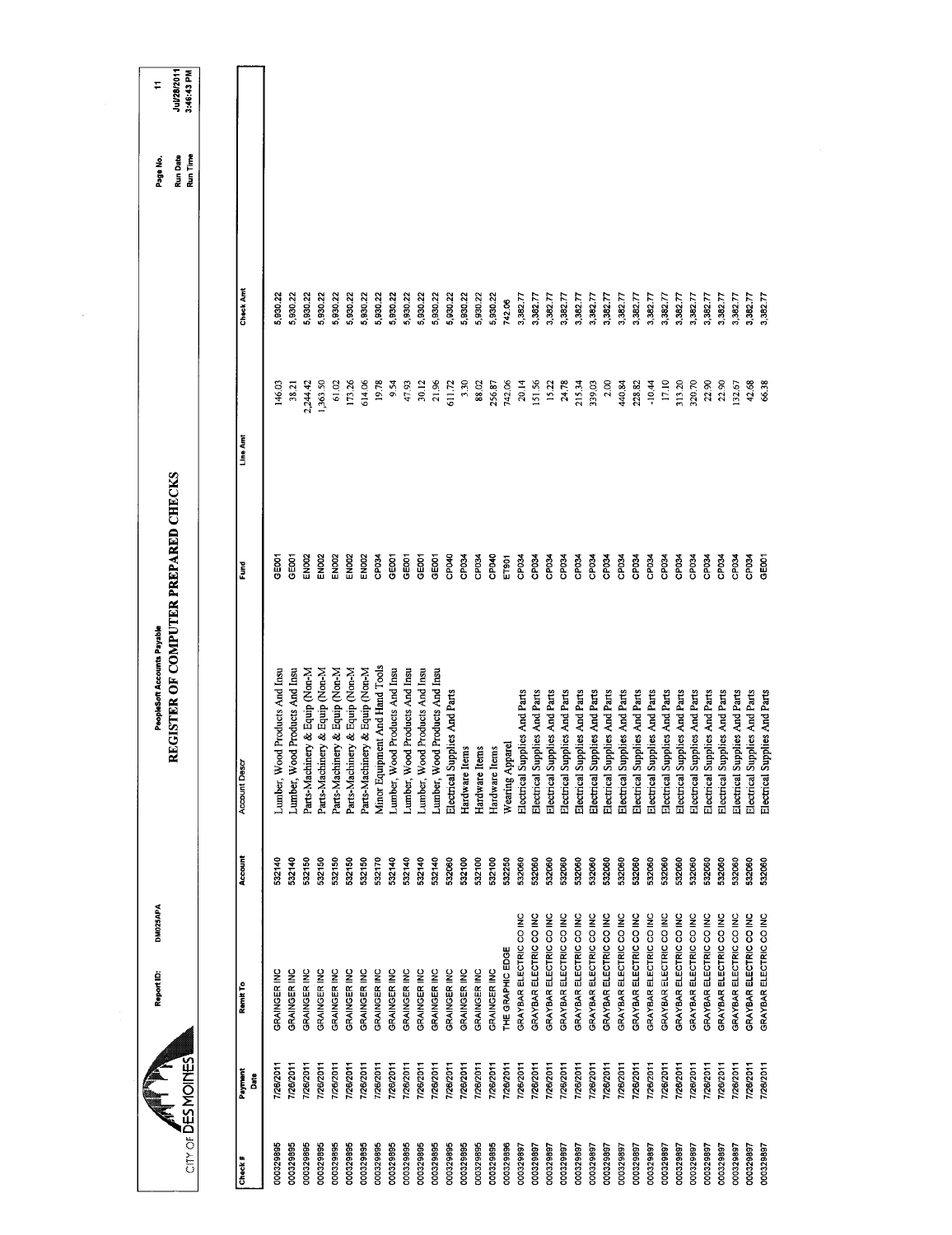| CITY OF DES MOINES        | DM025APA<br>Report ID:            |         | REGISTER OF COMPUTER PREPARED CHECKS<br>PeopleSoft Accounts Payable |                   |                 |           | <b>Run Date</b><br>Run Time<br>Page No. | Juli 28/2011<br>3:46:43 PM<br>2 |
|---------------------------|-----------------------------------|---------|---------------------------------------------------------------------|-------------------|-----------------|-----------|-----------------------------------------|---------------------------------|
|                           |                                   |         |                                                                     |                   |                 |           |                                         |                                 |
| Payment<br>Date<br>Check# | Ramit To                          | Account | Account Desc                                                        | Ēund              | Line Amt        | Check Amt |                                         |                                 |
| //26/2011<br>000328897    | GRAYBAR ELECTRIC CO INC           | 532060  | Electrical Supplies And Parts                                       | GEOOT             | 64.89           | 3,382.77  |                                         |                                 |
| 726/2011<br>000329897     | GRAYBAR ELECTRIC CO INC           | 532430  | Comm-Telephone Supp/Parts                                           | EN <sub>002</sub> | 25,00           | 3,382.77  |                                         |                                 |
| 7/26/2011<br>000329897    | GRAYBAR ELECTRIC CO INC           | 532430  | Comm-Telephone Supp/Parts                                           | <b>EN002</b>      | 309.85          | 3,382.77  |                                         |                                 |
| 7/26/2011<br>000329897    | GRAYBAR ELECTRIC CO INC           | 532430  | Comm-Telephone Supp/Parts                                           | <b>EN002</b>      | 12.94           | 3,382.77  |                                         |                                 |
| 1/26/2011<br>000329897    | GRAYBAR ELECTRIC CO INC           | 532430  | Comm-Telephone Supp/Parts                                           | EN <sub>DO</sub>  | 201.67          | 3,382.77  |                                         |                                 |
| 7/26/2011<br>000329897    | GRAYBAR ELECTRIC CO INC           | 532430  | Comm-Telephone Supp/Parts                                           | EN <sub>002</sub> | 61.86           | 3,382.77  |                                         |                                 |
| 7/26/2011<br>000329897    | GRAYBAR ELECTRIC CO INC           | 532060  | Electrical Supplies And Parts                                       | CP <sub>034</sub> | 45.00           | 3,382.77  |                                         |                                 |
| 1/26/2011<br>000329897    | GRAYBAR ELECTRIC CO INC           | 532060  | Electrical Supplies And Parts                                       | CP <sub>034</sub> | $\frac{8}{100}$ | 3,382.77  |                                         |                                 |
| 7/28/2011<br>000329897    | GRAYBAR ELECTRIC CO INC           | 532060  | Electrical Supplies And Parts                                       | GE001             | 251.96          | 3,382.77  |                                         |                                 |
| 7/26/2011<br>000329897    | GRAYBAR ELECTRIC CO INC           | 532060  | Electrical Supplies And Parts                                       | GE001             | 42.78           | 3,382.77  |                                         |                                 |
| 7/26/2011<br>000329898    | GREAT AMERICAN OUTDOOR (SC        | 532150  | Parts-Machinery & Equip (Non-M                                      | GEOO1             | 363.57          | 439.29    |                                         |                                 |
| //26/2011<br>000329898    | GREAT AMERICAN OUTDOOR (SC        | 532150  | Parts-Machinery & Equip (Non-M                                      | GE001             | 75.72           | 439.29    |                                         |                                 |
| 7/26/2011<br>000329899    | GRIMES ASPHALT & PAVING COR       | 532020  | Asphalt And Asphalt Products                                        | SP360             | 925.90          | 2,530.36  |                                         |                                 |
| 7/26/2011<br>000329899    | GRIMES ASPHALT & PAVING COR       | 532020  | Asphalt And Asphalt Products                                        | SP360             | 973.44          | 2,530.36  |                                         |                                 |
| 7/26/2011<br>000329899    | GRIMES ASPHALT & PAVING COR       | 532020  | Asphalt And Asphalt Products                                        | SP360             | 631.02          | 2,530.36  |                                         |                                 |
| 7/26/2011<br>000329900    | HACH COMPANY                      | 532160  | Medical And Laboratory                                              | AG251             | 175.95          | 175.95    |                                         |                                 |
| 7/26/2011<br>000329901    | <b>HYDRO-KLEAN</b>                | 543040  | Sanitary Sewers                                                     | EN <sub>101</sub> | 23,222.64       | 23,222.64 |                                         |                                 |
| 7/26/2011<br>000329902    | OWA COMMUNICATIONS NETWO          | 525190  | ICN-Video/Voice Conferencing                                        | <b>EN002</b>      | 2,370.13        | 2,370.13  |                                         |                                 |
| 7/26/2011<br>000329903    | IOWA COMMUNITY ACTION ASSO        | 532080  | Food                                                                | SP027             | 35.00           | 35.00     |                                         |                                 |
| 1/26/2011<br>000329904    | IOWA COMMUNITY ACTION ASSO        | 562050  | Training                                                            | SP027             | 2,250.00        | 2,250.00  |                                         |                                 |
| 7/26/2011<br>000329905    | IOWA DEPARTMENT OF PUBLICS        | 525140  | Purchase (Non-Revo<br>Tele-Equip.                                   | GE001             | 13,482.00       | 13,482.00 |                                         |                                 |
| 7/26/2011<br>000329906    | <b>IMAGING TECHNOLOGIES</b>       | 527140  | Copy Equipment Rental And Expe                                      | GE001             | 152.21          | 691.21    |                                         |                                 |
| 126/2011<br>000329906     | <b>MAGING TECHNOLOGIES</b>        | 527140  | Copy Equipment Rental And Expe                                      | GEOOT             | 539.00          | 691.21    |                                         |                                 |
| 7/26/2011<br>000329907    | INTERSTATE POWER SYSTEM           | 526030  | Plant Equipment<br>R&M-Fixed                                        | GE001             | 827.45          | 4,874.34  |                                         |                                 |
| 7/26/2011<br>000329907    | INTERSTATE POWER SYSTEM           | 526030  | Plant Equipment<br>R&M-Fixed                                        | GEOOT             | 758.49          | 4,874.34  |                                         |                                 |
| 126/2011<br>000329907     | INTERSTATE POWER SYSTEM           | 526030  | Plant Equipment<br>R&M-Fixed                                        | GEOOT             | .677.63         | 1,874.34  |                                         |                                 |
| 7/26/2011<br>000329907    | INTERSTATE POWER SYSTEM           | 526030  | Plant Equipment<br>R&M-Fixed                                        | GE001             | 302.55          | 4,874.34  |                                         |                                 |
| 7/26/2011<br>000329907    | INTERSTATE POWER SYSTEM           | 526030  | Plant Equipment<br>R&M-Fixed                                        | GEODT             | 382.08          | 4,874.34  |                                         |                                 |
| 126/2011<br>000329907     | INTERSTATE POWER SYSTEM           | 526030  | Plant Equipment<br>R&M-Fixed                                        | GEOOT             | 416.51          | 4,874.34  |                                         |                                 |
| 7/26/2011<br>000329907    | INTERSTATE POWER SYSTEM           | 526030  | Plant Equipment<br>R&M-Fixed                                        | GEOOT             | 509.63          | 4,874.34  |                                         |                                 |
| 7/26/2011<br>000329908    | KECK ENERGY                       | 532270  | Merchandise For Resale                                              | <b>EN002</b>      | 24,130.40       | 50,288.38 |                                         |                                 |
| 126/2011<br>000329908     | KECK ENERGY                       | 532270  | Merchandise For Resale                                              | EN <sub>002</sub> | 26,157.98       | 50,288.38 |                                         |                                 |
| 1/26/2011<br>000329909    | HDS WHITE CAP CONSTRUCTION        | 532170  | Minor Equipment And Hand Tools                                      | GEOOT             | 231.58          | 619.04    |                                         |                                 |
| 7/26/2011<br>000329909    | HDS WHITE CAP CONSTRUCTION 532150 |         | Parts-Machinery & Equip (Non-M                                      | CP034             | 34.76           | 619.04    |                                         |                                 |
| 7/26/2011<br>000329909    | HDS WHITE CAP CONSTRUCTION        | 532150  | Parts-Machinery & Equip (Non-M                                      | <b>PO34</b>       | 53.67           | 619.04    |                                         |                                 |
|                           |                                   |         |                                                                     |                   |                 |           |                                         |                                 |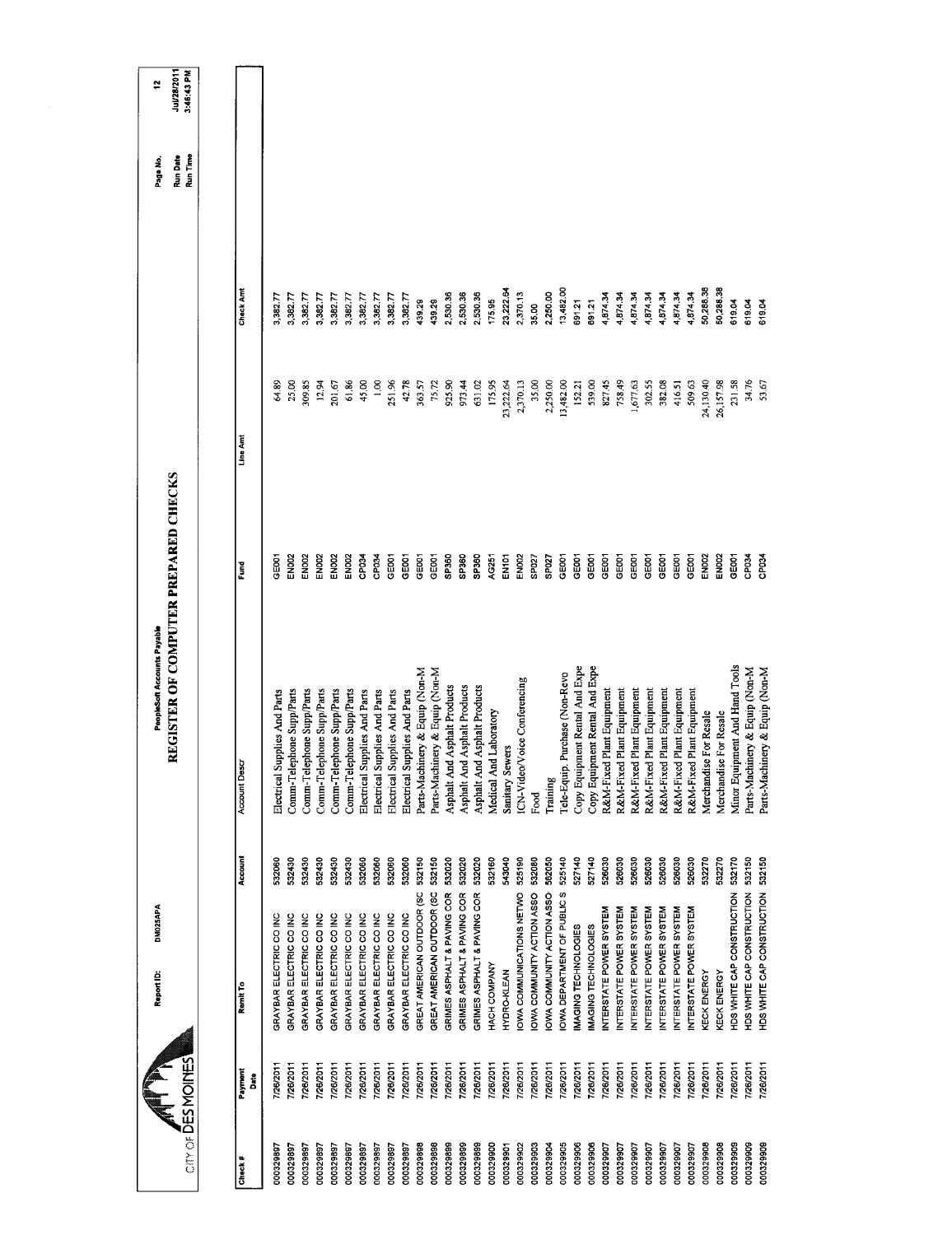| <b>CITY OF DES MOINES</b> |              | Report ID:                 | DM025APA | REGISTER OF COMPUTER PREPARED CHECKS<br>PeopleSoft Accounts Payable |                   |          |           | Run Date<br>Run Time<br>Page No. | Jul/28/2011<br>3:46:43 PM<br>÷ |
|---------------------------|--------------|----------------------------|----------|---------------------------------------------------------------------|-------------------|----------|-----------|----------------------------------|--------------------------------|
|                           |              |                            |          |                                                                     |                   |          |           |                                  |                                |
| Check#                    | Payment<br>Å | Remit <sub>To</sub>        | Account  | <b>Account Desc</b>                                                 | Fund              | Line Amt | Check And |                                  |                                |
| 000329909                 | 7/26/2011    | HDS WHITE CAP CONSTRUCTION | 532150   | Parts-Machinery & Equip (Non-M                                      | CP <sub>034</sub> | 59.72    | 619.04    |                                  |                                |
| 000329909                 | 7/26/2011    | HDS WHITE CAP CONSTRUCTION | 532170   | Minor Equipment And Hand Tools                                      | GE001             | 78.98    | 619.04    |                                  |                                |
| 000329909                 | 7/26/2011    | HDS WHITE CAP CONSTRUCTION | 532170   | Minor Equipment And Hand Tools                                      | GEOO1             | 85.34    | 619.04    |                                  |                                |
| 000329909                 | 7/26/2011    | HDS WHITE CAP CONSTRUCTION | 532170   | Minor Equipment And Hand Tools                                      | GE <sub>001</sub> | 74.99    | 619.04    |                                  |                                |
| 000329910                 | 7/26/2011    | BALDWIN SUPPLY COMPANY     | 532150   | Parts-Machinery & Equip (Non-M                                      | AG251             | 1,596.48 | 1,596.48  |                                  |                                |
| 000329911                 | 7/26/2011    | ROCHESTER ARMORED CAR CO   | 521060   | Protection/Security                                                 | <b>GEOOT</b>      | 320.00   | 320.00    |                                  |                                |
| 000329912                 | 7/26/2011    | LOGAN CONTRACTORS SUPPLY   | 532150   | Parts-Machinery & Equip (Non-M                                      | CP038             | 73.77    | 2,053.77  |                                  |                                |
| 000329912                 | 7/26/2011    | LOGAN CONTRACTORS SUPPLY   | 532170   | Minor Equipment And Hand Tools                                      | CP038             | 1,980.00 | 2,053.77  |                                  |                                |
| 000329913                 | 7/26/2011    | M & M SALES COMPANY        | 526170   | Maintenance Contracts                                               | <b>EN002</b>      | 27.21    | 406.71    |                                  |                                |
| 000329913                 | 7/26/2011    | M & M SALES COMPANY        | 526170   | Maintenance Contracts                                               | EN002             | 15.26    | 406.71    |                                  |                                |
| 000329913                 | 7/26/2011    | M & M SALES COMPANY        | 526170   | Maintenance Contracts                                               | <b>EN002</b>      | 132.21   | 406.71    |                                  |                                |
| 000329913                 | 7/26/2011    | M & M SALES COMPANY        | 526170   | Maintenance Contracts                                               | EN002             | 22488    | 406.71    |                                  |                                |
| 000329913                 | 7/26/2011    | M & M SALES COMPANY        | 526170   | Maintenance Contracts                                               | EN002             | 715      | 406.71    |                                  |                                |
| 000329914                 | 7/26/2011    | MENARDS INC (14TH)         | 532140   | Lumber, Wood Products And Insu                                      | ENOOO             | 124.68   | 4,716.83  |                                  |                                |
| 000329914                 | 776/2011     | MENARDS INC (14TH)         | 532140   | Lumber, Wood Products And Insu                                      | ENOOO             | 68.32    | 4,716.83  |                                  |                                |
| 000329914                 | 7/26/2011    | MENARDS INC (14TH)         | 532140   | Lumber, Wood Products And Insu                                      | SP360             | 97.20    | 4,716.83  |                                  |                                |
| 000329914                 | 1/26/2011    | MENARDS INC (14TH)         | 532140   | Lumber, Wood Products And Insu                                      | SP360             | 8.16     | 4,716.83  |                                  |                                |
| 000329914                 | 776/2011     | MENARDS INC (14TH)         | 532140   | Lumber, Wood Products And Insu                                      | SP360             | 300.70   | 4,716.83  |                                  |                                |
| 000329914                 | 7/26/2011    | MENARDS INC (14TH)         | 532140   | Lumber, Wood Products And Insu                                      | CP040             | 11.98    | 4,716.83  |                                  |                                |
| 000329914                 | 1/26/2011    | MENARDS INC (14TH)         | 532140   | Lumber, Wood Products And Insu                                      | CP034             | 168.40   | 4,716.83  |                                  |                                |
| 000329914                 | 1/26/2011    | MENARDS INC (14TH)         | 532140   | Lumber, Wood Products And Insu                                      | CP <sub>034</sub> | 1,749.92 | 4,716.83  |                                  |                                |
| 000329914                 | 1/26/2011    | MENARDS INC (14TH)         | 532140   | Lumber, Wood Products And Insu                                      | AG251             | 48.49    | 4,716.83  |                                  |                                |
| 000329914                 | 726/2011     | MENARDS INC (14TH)         | 532140   | Lumber, Wood Products And Insu                                      | AG251             | 72.45    | 4,716.83  |                                  |                                |
| 000329914                 | 126/2011     | MENARDS INC (14TH)         | 532140   | Lumber, Wood Products And Insu                                      | AC251             | 413.95   | 4,716.83  |                                  |                                |
| 000329914                 | 1/26/2011    | MENARDS INC (14TH)         | 532100   | Hardware Items                                                      | <b>SO40</b>       | 53.36    | 1,716.83  |                                  |                                |
| 000329914                 | 7/26/2011    | MENARDS INC (14TH)         | 532100   | Hardware Items                                                      | EN002             | 25.81    | 4,716.83  |                                  |                                |
| 000329914                 | 7/26/2011    | MENARDS INC (14TH)         | 532140   | Lumber, Wood Products And Insu                                      | ENDOD             | 59.96    | 4,716.83  |                                  |                                |
| 000329914                 | 726/2011     | <b>MENARDS INC (14TH)</b>  | 532140   | Lumber, Wood Products And Insu                                      | ENOOO             | 54.91    | 4,716.83  |                                  |                                |
| 000329914                 | 1/26/2011    | MENARDS INC (14TH)         | 532140   | Lumber, Wood Products And Insu                                      | EN000             | 15.96    | 4,716.83  |                                  |                                |
| 000329914                 | 7/28/2011    | MENARDS INC (14TH)         | 532140   | Lumber, Wood Products And Insu                                      | ENOOD             | 2.10     | 4,716.83  |                                  |                                |
| 000329914                 | 126/2011     | MENARDS INC (14TH)         | 532140   | Lumber, Wood Products And Insu                                      | ENOOO             | 131.10   | 4,716.83  |                                  |                                |
| 000329914                 | 726/2011     | MENARDS INC (14TH)         | 532140   | Lumber, Wood Products And Insu                                      | SP360             | 17.98    | 4,716.83  |                                  |                                |
| 000329914                 | 726/2011     | MENARDS INC (14TH)         | 532140   | Lumber, Wood Products And Insu                                      | SP360             | 9.99     | 1,716.83  |                                  |                                |
| 000329914                 | 726/2011     | MENARDS INC (14TH)         | 532110   | Household And Institutional                                         | GE001             | 14.20    | 4,716.83  |                                  |                                |
| 000329914                 | 7/26/2011    | MENARDS INC (14TH)         | 532140   | Lumber, Wood Products And Insu                                      | CP038             | 1,267.21 | 4,716.83  |                                  |                                |
|                           |              |                            |          |                                                                     |                   |          |           |                                  |                                |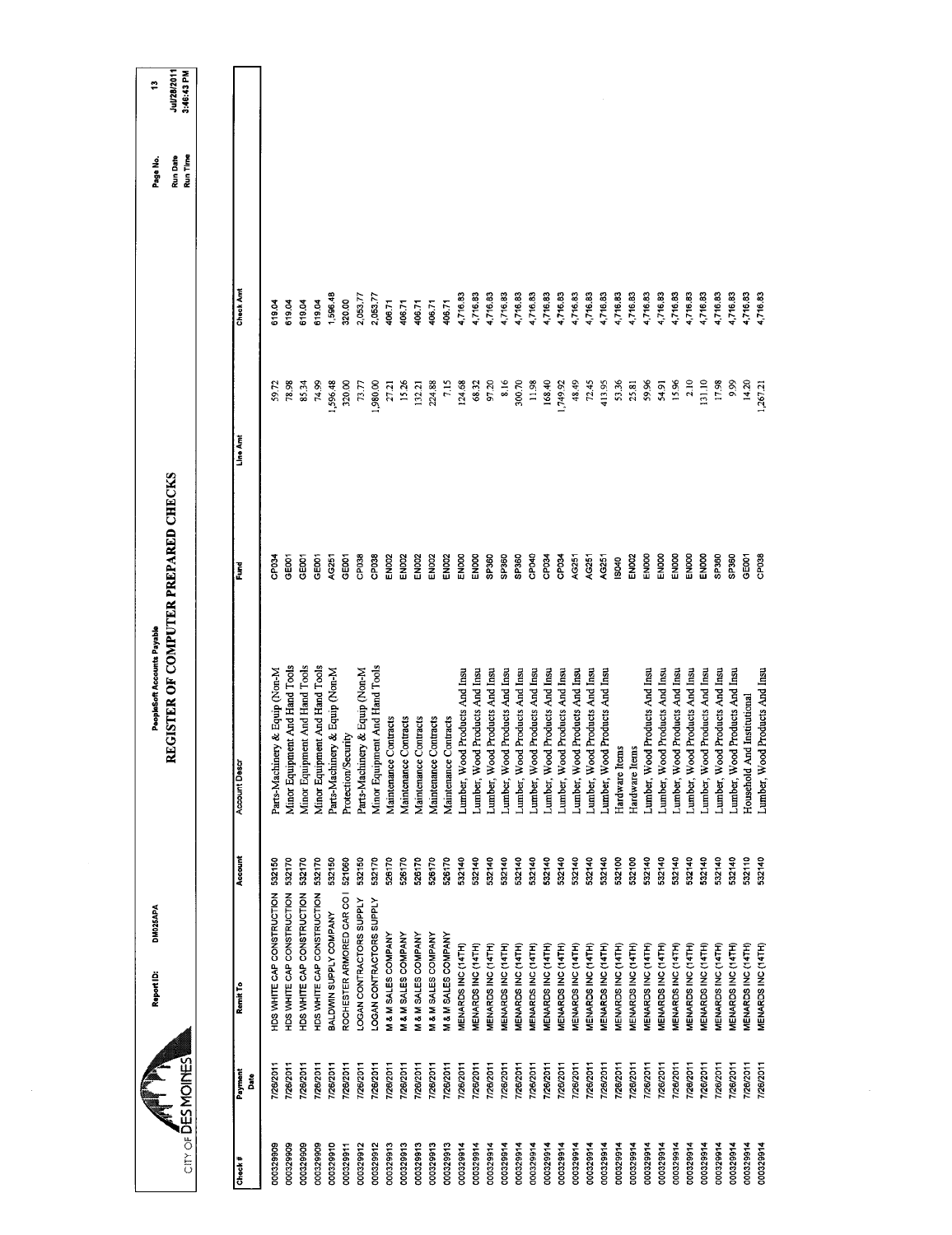| City of DES MOINES |                          | <b>DM025APA</b><br>Report ID:         |         | REGISTER OF COMPUTER PREPARED CHECKS<br>PeopleSoft Accounts Payable |                   |           |           | <b>Run Date</b><br>Run Time<br>Page No. | Jul/28/2011<br>3:46:43 PM<br>¥ |
|--------------------|--------------------------|---------------------------------------|---------|---------------------------------------------------------------------|-------------------|-----------|-----------|-----------------------------------------|--------------------------------|
|                    |                          |                                       |         |                                                                     |                   |           |           |                                         |                                |
| Check#             | Payment<br>នី            | Remit To                              | Account | <b>Account Descr</b>                                                | Eund              | Line Amt  | Check Amt |                                         |                                |
| 000329915          | 7/26/2011                | MID-STATES SUPPLY CO                  | 532150  | Parts-Machinery & Equip (Non-M                                      | AG251             | 150.24    | 246.97    |                                         |                                |
| 000329915          | 7/26/2011                | MID-STATES SUPPLY CO                  | 532150  | Parts-Machinery & Equip (Non-M                                      | AG251             | 67.75     | 246.97    |                                         |                                |
| 000329915          | 1/26/2011                | MID-STATES SUPPLY CO                  | 532150  | Parts-Machinery & Equip (Non-M                                      | <b>4G251</b>      | 28.98     | 246.97    |                                         |                                |
| 000329916          | 7/26/2011                | MIDWEST WHEEL COMPANIES               | 532190  | Motor Vehicles (Parts And Supp                                      | GE001             | $-156.00$ | 43.30     |                                         |                                |
| 000329916          | 7/26/2011                | MIDWEST WHEEL COMPANIES               | 532190  | Motor Vehicles (Parts And Supp                                      | GEOOT             | 92.00     | 43.30     |                                         |                                |
| 000329916          | 126/2011                 | <b><i>AIDWEST WHEEL COMPANIES</i></b> | 532190  | Motor Vehicles (Parts And Supp                                      | GE001             | 107.30    | 43.30     |                                         |                                |
| 000329917          | 7/26/2011                | MILLERS HARDWARE INC                  | 532100  | Hardware Items                                                      | GEOOT             | 65.97     | 65.97     |                                         |                                |
| 000329918          | 7/26/2011                | NAPA DISTRIBUTION CENTER              | 532150  | Parts-Machinery & Equip (Non-M                                      | AG251             | 57.32     | 1,564.09  |                                         |                                |
| 000329918          | 7/26/2011                | <b>VAPA DISTRIBUTION CENTER</b>       | 532190  | Motor Vehicles (Parts And Supp                                      | EN002             | 72.12     | 1,564.09  |                                         |                                |
| 000329918          | 7/26/2011                | NAPA DISTRIBUTION CENTER              | 532190  | Motor Vehicles (Parts And Supp                                      | <b>EN002</b>      | 9.30      | 1,564.09  |                                         |                                |
| 000329918          | 7/26/2011                | <b>VAPA DISTRIBUTION CENTER</b>       | 532190  | Motor Vehicles (Parts And Supp                                      | <b>EN002</b>      | 14.69     | 1,564.09  |                                         |                                |
| 000329918          | 7/26/2011                | <b>NAPA DISTRIBUTION CENTER</b>       | 532190  | Motor Vehicles (Parts And Supp                                      | GEOCT             | $-82.50$  | 1,564.09  |                                         |                                |
| 000329918          | 7/26/2011                | NAPA DISTRIBUTION CENTER              | 532190  | Motor Vehicles (Parts And Supp                                      | GEOOT             | $-5.58$   | 1,564.09  |                                         |                                |
| 000329918          | 7/26/2011                | NAPA DISTRIBUTION CENTER              | 532190  | Motor Vehicles (Parts And Supp                                      | GEOOT             | 125.92    | 1,564.09  |                                         |                                |
| 000329918          | 7/26/2011                | NAPA DISTRIBUTION CENTER              | 532190  | Motor Vehicles (Parts And Supp                                      | GEOOT             | 149.20    | 1,564.09  |                                         |                                |
| 000329918          | //26/2011                | <b>NAPA DISTRIBUTION CENTER</b>       | 532190  | Motor Vehicles (Parts And Supp                                      | GEOOT             | 30.30     | 564.09    |                                         |                                |
| 000329918          | 7/26/2011                | <b>NAPA DISTRIBUTION CENTER</b>       | 532150  | Parts-Machinery & Equip (Non-M                                      | GEOOT             | 75.58     | 1,564.09  |                                         |                                |
| 000329918          | 7/26/2011                | <b>VAPA DISTRIBUTION CENTER</b>       | 532150  | Parts-Machinery & Equip (Non-M                                      | GEOOT             | 3.46      | ,564.09   |                                         |                                |
| 000329918          | 778/2011                 | <b>NAPA DISTRIBUTION CENTER</b>       | 532150  | Parts-Machinery & Equip (Non-M                                      | GEOOT             | 271.70    | ,564.09   |                                         |                                |
| 000329918          | 7/26/2011                | <b>VAPA DISTRIBUTION CENTER</b>       | 532150  | Parts-Machinery & Equip (Non-M                                      | GE <sub>001</sub> | 363.49    | 1,564.09  |                                         |                                |
| 000329918          | 7/26/2011                | <b>NAPA DISTRIBUTION CENTER</b>       | 532150  | Parts-Machinery & Equip (Non-M                                      | GE001             | 159.00    | 1,564.09  |                                         |                                |
| 000329918          | //26/2011                | NAPA DISTRIBUTION CENTER              | 532150  | Parts-Machinery & Equip (Non-M                                      | GE001             | 122.61    | 1,564.09  |                                         |                                |
| 000329918          | 726/2011                 | <b>VAPA DISTRIBUTION CENTER</b>       | 532150  | Parts-Machinery & Equip (Non-M                                      | GEOOT             | 85.80     | 1,564.09  |                                         |                                |
| 000329918          | 7/26/2011                | <b>VAPA DISTRIBUTION CENTER</b>       | 532150  | Parts-Machinery & Equip (Non-M                                      | GE001             | 11.18     | 1,564.09  |                                         |                                |
| 000329918          | 7/26/2011                | NAPA DISTRIBUTION CENTER              | 532150  | Parts-Machinery & Equip (Non-M                                      | GE001             | 100.50    | 1,564.09  |                                         |                                |
| 000329919          | <b>AMSAN</b><br>126/2011 |                                       | 532040  | Cleaning, Janitorial And Sanit                                      | EN002             | 1,116.75  | 1,325.55  |                                         |                                |
| 000329919          | AMSAN<br>7/26/2011       |                                       | 532040  | anitorial And Sanit<br>Cleaning, J                                  | EN <sub>002</sub> | 208.80    | 1,325.55  |                                         |                                |
| 000329920          | 7/26/2011                | BLACK BOX NETWORK SERVICES            | 526170  | Maintenance Contracts                                               | EN002             | 42,567.39 | 12,567.39 |                                         |                                |
| 00032992           | 7/26/2011                | <b>NORWALK READY MIX</b>              | 532050  | Concrete And Clay Products                                          | SP360             | 187.31    | 52,323.49 |                                         |                                |
| 000329921          | 7/26/2011                | NORWALK READY MIX                     | 532050  | Concrete And Clay Products                                          | CP <sub>038</sub> | 997.00    | 52,323.49 |                                         |                                |
| 000329921          | 1/26/2011                | NORWALK READY MIX                     | 532050  | Concrete And Clay Products                                          | CP038             | 2,921.60  | 52,323.49 |                                         |                                |
| 000329921          | 7/26/2011                | <b>JORWALK READY MIX</b>              | 532050  | Concrete And Clay Products                                          | CP038             | 821.70    | 52,323.49 |                                         |                                |
| 000329921          | //26/2011                | NORWALK READY MIX                     | 532050  | Concrete And Clay Products                                          | CP038             | 730.40    | 52,323.49 |                                         |                                |
| 000329921          | 7/28/2011                | <b>VORWALK READY MIX</b>              | 532050  | Concrete And Clay Products                                          | CP038             | 0,784.10  | 52,323.49 |                                         |                                |
| 000329921          | 7/26/2011                | <b>VORWALK READY MIX</b>              | 532050  | Concrete And Clay Products                                          | CP038             | 6,177.30  | 52,323.49 |                                         |                                |
|                    |                          |                                       |         |                                                                     |                   |           |           |                                         |                                |